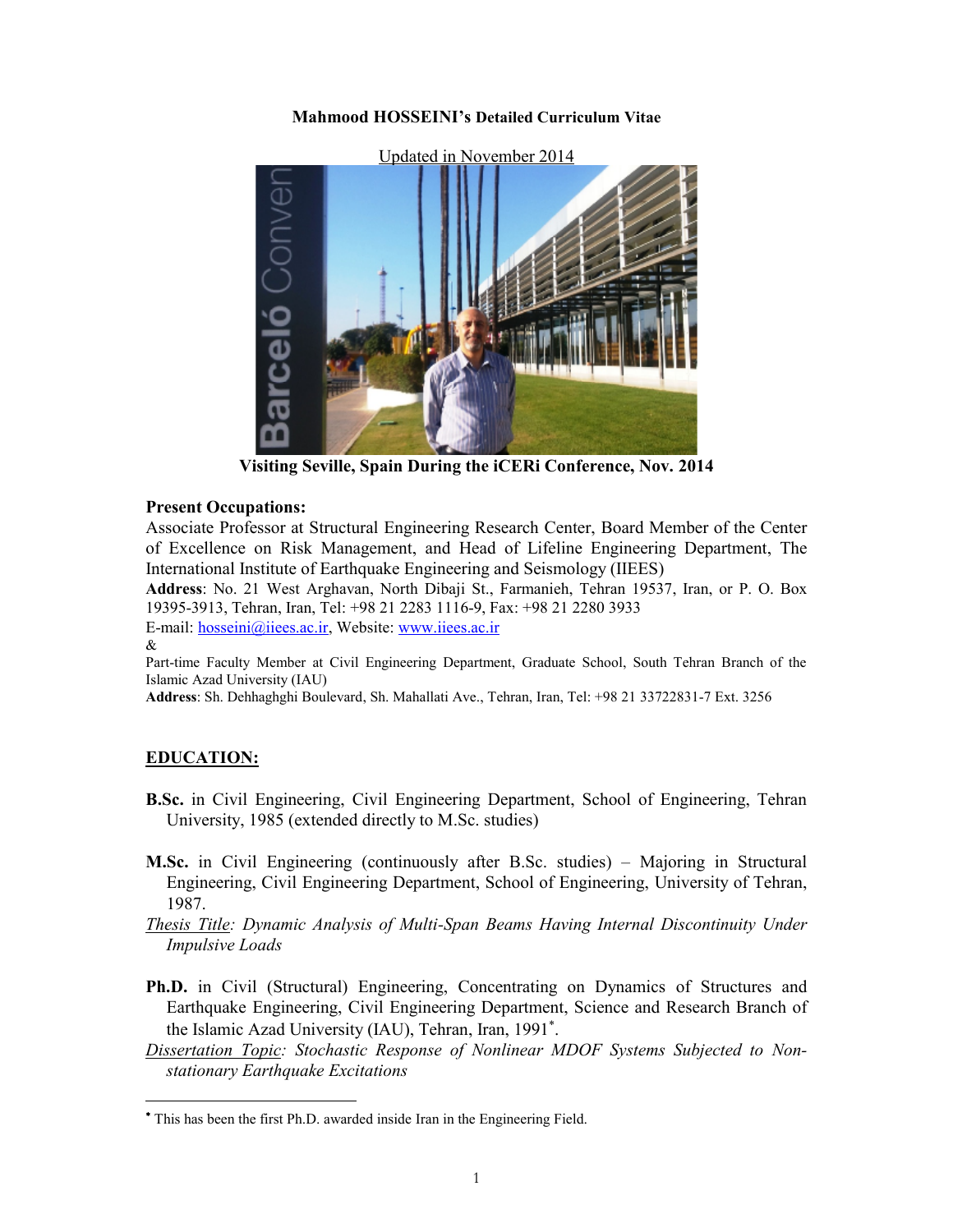## **SABBATICAL LEAVE:**

- Conducting a thorough study on "Seismic Upgrading of Gas and Water Systems", Sabbatical Leave Study and Research Work, School of Civil and Environmental Engineering, **Cornell University, USA**, June 2001-Septemner 2002.
- Developing a curriculum for a course entitled "Earthquake Considerations in Architectural and Urban Design", proposed to and approved by the School of Architecture of **Cornell University**, and teaching that course there in second semester of school year 2001-2002.
- Teaching a course entitled "Structural Concept" in the School of Architecture of **Cornell University** in summer semester of 2002.

## **COMPLEMENTARY EDUCATION (most recent first):**

- Seismic Isolation Theory, Practice and Techniques for Developing Countries, Short course at IIEES, Instructed by Prof. James Kelly from University of California at Berkeley, USA, and Dr. Farzad Naeim from John A. Martin & Associates, USA, May 1999.
- Earthquake Resistant Design of Reinforced Concrete Structures, Short course at IIEES, Instructed by Prof. Thomas Paulay from University of Canterbury, New Zealand, May 1995.
- Aseismic Design of Steel and R/C Structures, Lectures presented at IIEES by Dr. Farzad Naeim from John A. Martin & Associates Inc., USA, June 1994.
- Random Vibrations with Application to Earthquake Engineering, and Recent Advances in Passive and Active Control, Short Course at IIEES Instructed by Prof. G. Ahmadi from Clarkson University, USA, July 1993.
- Lessons from Earthquake Damages, Seismic Diagnostic Method, Repair and Retrofitting, and Design Guidelines, Lectures Presented at IIEES by Dr. M. Hirosawa from BRI, Japan, March 1992.
- Forced vibration, Seismic Instrumentation, and Testing of Buildings, Lectures presented at IIEES, by Dr. Y. Yamazaki from BRI, Japan, November 1991.

# **SPECIAL TRAININGS AND VISITS (most recent first):**

- Earthquake Sources and Regional Lithospheric Structures from Seismic Wave Data, A One-month Course held at International Center for Theoretical Physics **(I.C.T.P.), Italy**, in November 1990, and taught by Professors from Italy, USA and Russia, including Professors Panza, Jordan (from MIT), and Levinsky, etc.
- A 45-day Scientific and Technical Visit in 1989 to **Japan**, visiting several Japanese universities and research cernters, including Earthquake Engineering Research Center of Tokyo University, Institute of Industrial Science (IIS), Chiba Experimental Station of Tokyo University, Kajima Corporation, Tsukuba Science City, Okumura Corporation, Tsukuba University, Building Research Institute (BRI), Public Work Research Institute (PWRI), Kyoto University and its Uji Campus, Kobe University, and Port Island, during which I visited several professors and researchers, including Professors Minami, Katayama, Okamoto, Kameda, Iemura, Minaii, Matsushima, Yamazaki, and Takada, and had technical discussion with some of them with regard to various Earthquake Engineering Issues, as well as my Ph.D. Dissertation.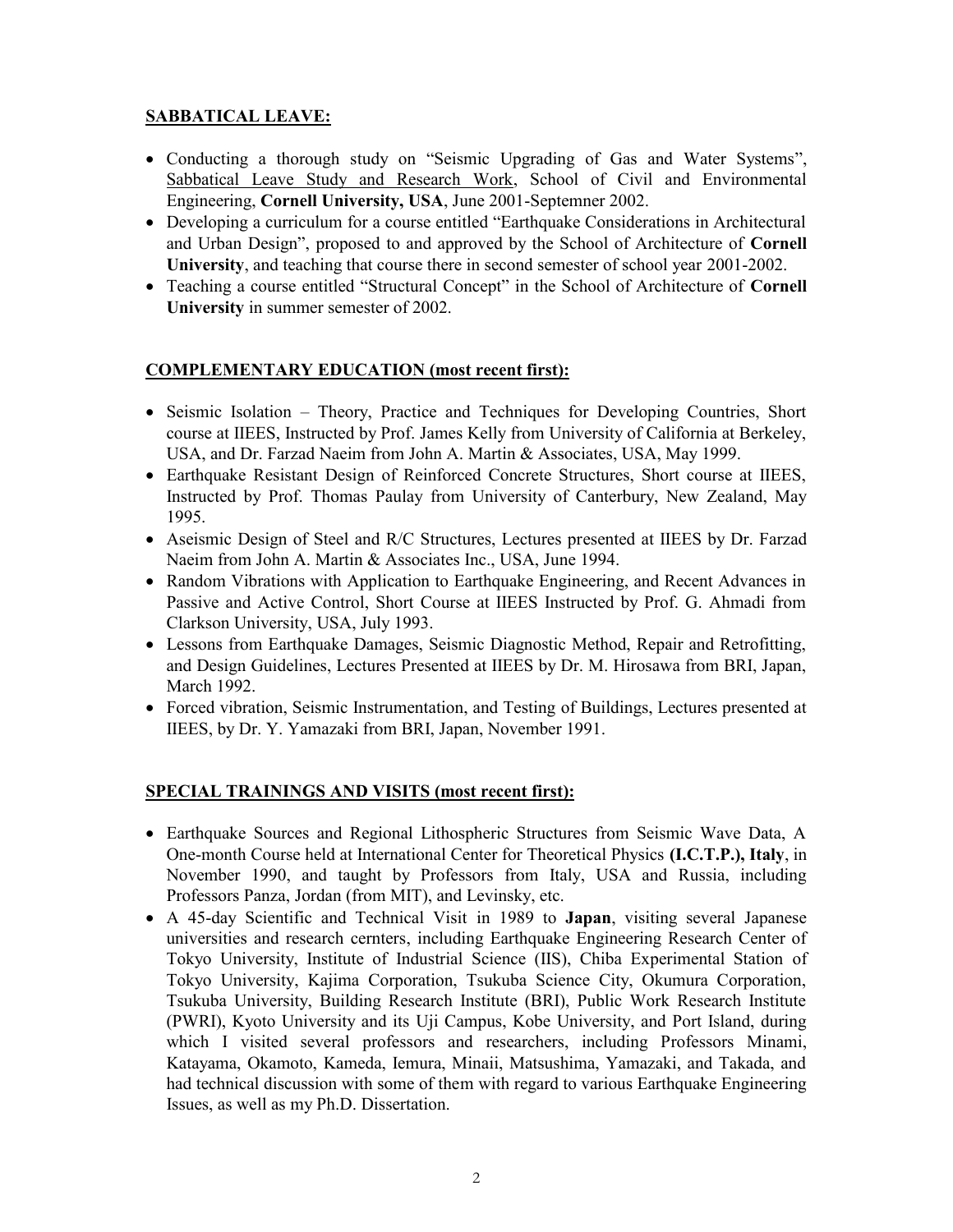### **PUBLICATIONS:**

### **Peer-reviewed Journal Papers (oldest first): (Papers in green are ISI papers.)**

- 1. **Hosseini, M.** and Imagh-e-Naiini, M., A Quick Method for Estimating the Lateral Stiffness of Building Systems, **International Journal of Structural Design of Tall Buildings**, Vol. 8, pp 247-260, September 1999. (5.5)
- 2. **Hosseini, M.** and Mohajer, M., Effects of Foundation Geometry on the Natural Periods of Tank-Liquid-Foundation Systems, **International Journal of Seismology and Earthquake Engineering (JSEE)**, fall and winter 2000. (4)
- 3. Mansour-Khaki A., **Hosseini, M.**, and Shariat, A., Evaluating the Performance of Urban Transportation Networks in the Aftermath of an Earthquake in Large Populated Cities, **International Journal of Engineering**, Vol. 14, No. 4, 2003. (2.5)
- 4. **Hosseini, M.**, On the Nonstructural Elements and Their Behavior in the Bam Earthquake of 26 December, 2003, **International Journal of Seismology and Earthquake Engineering (JSEE)**, Special Issue on Bam Earthquake, winter and spring 2004. (5)
- 5. Havaii, M. H. and **Hosseini, M.**, Bam Earthquake from Emergency Response to Reconstruction, **International Journal of Seismology and Earthquake Engineering (JSEE)**, Special Issue on Bam Earthquake, winter and spring 2004. (2)
- 6. Mahmoudabadi M., Ghafory-Ashtiany, M. and **Hosseini, M**., Identification of Modal Parameters of Classically Damped Linear Structures under Multi-Component Earthquake Loading, **International Journal of Seismology and Earthquake Engineering (JSEE)**, Vol. 7, No. 1, spring 2005. (2)
- 7. Izadkhah, Y. O. and **Hosseini, M.**, Towards Resilient Communities in Developing Countries through Education of Children for Disaster Preparedness, **International Journal of Disaster Management**, Vol. 2, No. 3, 2005. (2) \*\*\*\*\*\*\*\*\*\*\*\*\*\*\*\*\*\*\*\*\*\*\*\*\*\*\*\*\*
- 8. **Hosseini, M.**, Behavior of Nonstructural Elements in the 2003 Bam, Iran Earthquake, **Earthquake Spectra,** Vol. 21, No. S1, pages S439-S453, December 2005. (5)
- 9. **Hosseini, M.** and Izadkhah, Y. O., Earthquake Disaster Risk Management Planning in Schools, **International Journal of Disaster Prevention and Management**, Vol. 15, No. 4, pp. 649-661, August 2006. (3.5)
- 10. Mahmoudabadi M., Ghafory-Ashtiany, M. and **Hosseini, M**., Identification of Modal Parameters of Non-Classically Damped Linear Structures under Multi-Component Earthquake Loading, International Journal of Earthquake Engineering and Structural Dynamics, Vol. 36, No. 6, pp765-782, 2007. (2)
- 11. Ghafory-Ashtiany M. and **Hosseini, M.**, Post Bam Recovery and Reconstruction, International Journal of Natural Hazards, Vol. 44, No. 2, pp229-241, Feb. 2008. (2)
- 12. Firoozi Nezamabadi, M., Moghadam, A. S., and **Hosseini, M.**, The Effect of Vertical Component of Earthquake on Seismic Response of Torsionally Coupled Systems, **Journal of Applied Sciences,** Year 2008, Volume 8, Issue 22, Page No. 4029-4039. (1.5)
- 13. Yaghoobi Vayeghan, F., and **Hosseini, M.**, Proposing a Quick Seismic Risk Evaluation Method for Inter-City Road Systems (in Persian), Journal of Transportation Research, Transportation Research Institute, Vol. 6, No. 1, Spring 2009. (1.5)
- 14. Azizpour, O. and **Hosseini, M.**, A Verification Study of ASCE Recommended Guidelines for Seismic Evaluation and Design of Combination Structures in Petrochemical Facilities, **Journal of Applied Sciences,** Vol. 9, No. 20, pp3609-3628, 2009. (1.5)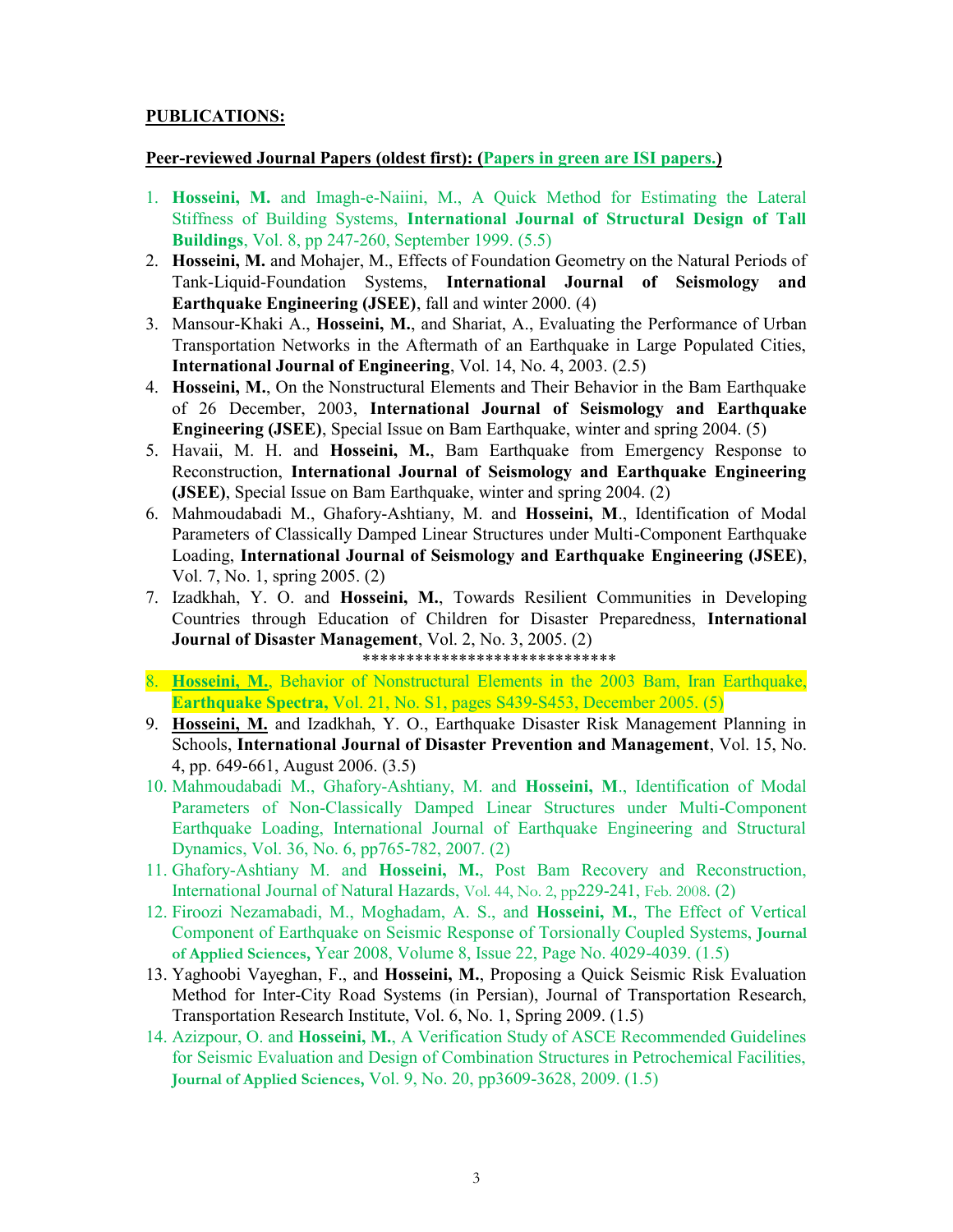- 15. Jahangiri, Katayoun, Ostovar Izadkhah, Yasamin, Montazeri, Ali, and Hosseini, M., People's Perspectives and Expectations on Preparedness Against Earthquakes: Tehran Case Study, **Journal of Injury and Violence Research**, Vol. 1, No. 2, 2009. (1)
- 16. Haddad Shargh, F. and Hosseini, M., A study on the existence of an optimal distribution of stiffness over the height of mid- to high-rise buildings to minimize the seismic input energy, **Journal of Applied Sciences**, Vol. 10, No. 1, pp45-51, January 2010. (1.5)
- 17. Hosseini, M. and Izadkhah, Y. O., Training Emergency Managers for Earthquake Response: Challenges and Opportunities, **International Journal of Disaster Prevention and Management**, Vol. 19, No. 2, pp185-198, April 2010. (3.5)
- 18. Vaziri, Pantea; Davidson, Rachel A.; Nozick, Linda K. and Hosseini, M., Resource Allocation for Regional Earthquake Risk Mitigation: A Case Study of Tehran, Iran, **International Journal of Natural Hazards**, Vol. 53, pp527-546, 2010. (1.5)
- 19. Izadkhah, Y. O. and Hosseini, M., Sustainable Neighbourhood Earthquake Emergency Planning in Megacities, to appear in International Journal of Disaster Prevention and Management, Volume 19, Number 3, pp345-357, 2010. (1.5)
- 20. Hosseini, M. and Majd, Mahmood, Developing Fragility Curves for Regular Steel Buildings Having X-Bracing by Using Nonlinear Dynamic Analysis (in Persian), Sharif (the Scientific Journal of Sharif University of Technology), Vol. 27, No. 1, April-May 2011. (4)
- 21. Hosseini, M. and Majd, Mahmood, The Effect of X-Bracing Placement in the Seismic Behavior of Regular Steel Buildings Based on Fragility Concepts (in Persian), Sharif (the Scientific Journal of Sharif University of Technology), Vol. 27, No. 1, April-May 2011. (4)
- 22. Haddad Shargh, Farzan and Hosseini, M., An Optimal Distribution of Stiffness over the Height of Shear Buildings to Minimize the Seismic Input Energy, International Journal of Seismology and Earthquake Engineering (JSEE), Vol. 12, No. 4, winter 2011. (2.5)
- 23. Khalvati, Amirhossein, Hosseini, M. and Mohammadpour, Saman, Seismic Behavior of 63kV and 132kV Substation Post Insulators with Flexible Conductors - an Experimental Approach, International Journal of Seismology and Earthquake Engineering (JSEE), Vol. 13, No. 2, pp77-92, 2011. (2.5)
- 24. **Hosseini, M.** and Soroor A., Using Orthogonal Pairs of Rollers on Concave Beds (OPRCB) as a Base Isolation System – Part (I): Analytical, Experimental and Numerical Studies of OPRCB Isolators, Journal of Structural Design of Tall and Special Buildings, Vol. 20, Issue 8, pages 928–950, December 2011 [First published online in 08 March  $2010$ ]. (5)
- 25. Razzaghi M.S., Rahmani, N. and Hosseini, M., Buckling of Cylindrical Shells with Random Imperfections Due to the Global Shear, Journal of Structural Engineering and Geotechnics, Vol. 1, No. 2, 2012. (1.5)
- 26. Hosseini, M. and Noroozinejad Farsangi, Ehsan, Telescopic Columns as a New Base Isolation System for Vibration Control of High-rise Buildings, International Journal of Earthquakes and Structures, Vol. 3, No. 3, Dec. 2012. (3.5)
- 27. **Hosseini, M.** and Soroor A., Using Orthogonal Pairs of Rollers on Concave Beds (OPRCB) as a Base Isolation System – Part (II): Application to Multi-Story and Tall Buildings, Journal of Structural Design of Tall and Special Buildings, Vol. 22, Issue 2, pages 192–216, Feb. 2013 [First published online in 28 December 2010]. (5)
- 28. Tahamouli Roudsari, Mehrzad and **Hosseini, M.**, On the Relation between Rigorous and Simplified Models for the Dynamic Response Analysis of Multi-component and Multisupport Excitations, Journal of Earthquake Spectra (EERI), Vol. 29, Issue 2, pp. 527-546, May 2013. (2.5)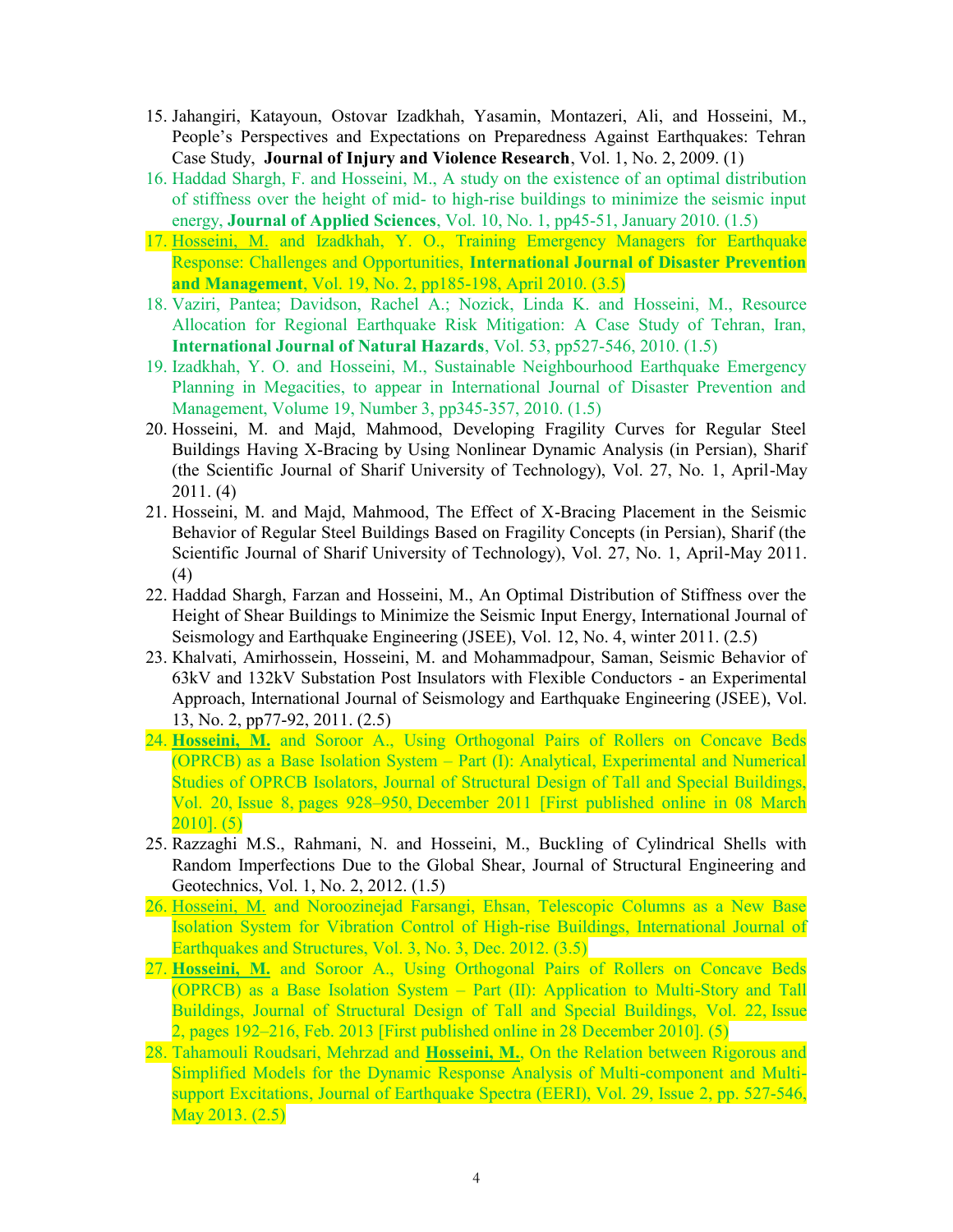- 29. Ranjbaran, Fariman and **Hosseini, M.** and Soltani, Masoud, Simplified Formulation for Modeling the Nonlinear Behavior of Confined Masonry Walls in Seismic Analysis, International Journal of Architectural Heritage, (to appear). (2)
- 30. Ebadi Tabrizi, Babak and **Hosseini, M.**, Creating relation between bolt arrangements at bolted moment connections among cold-formed steel members using artificial neural network, International Journal of Advanced Structural Engineering, [first published online in 7 November 2012]. (3)
- 31. Poursamad Bonab, A., Hosseini Hashemi, B. and Hosseini, M., Experimental evaluation of the elastic buckling and compressive capacity of laced columns, Journal of Constructional Steel Research, 86, 66-73, 2013. (2)
- 32. Hosseini, M., Vosoughifar Hamidreza and Farshadmanesh, Pegah, Simplified Dynamic Analysis of Sloshing in Rectangular Tanks Using Multiple Vertical Baffles, **Journal of Water Sciences Research**, Volume 5, Issue 1, Spring 2013. (3)
- 33. Varsei, M., Shaikhzadeh Najar, S., **Hosseini, M.**, and Seyed Razzaghi, M., Bending properties of fine-grained concrete composite beams reinforced with single-layer carbon polypropylene woven fabrics with different weave designs and thread densities, Journal of The Textile Institute [Published online: 29 Apr. 2013], Taylor & Francis, UK. (1)
- 34. **Hosseini, M.** and Emamjome, H., Entropy-Based Serviceability Assessment of Water Distribution Networks Subjected to Natural and Man-Made Hazards, to appear in the **International Journal of Engineering**, 2014. (4.5)
- 35. Pouraminian, Majid and **Hosseini, M.**, Seismic Safety Evaluation of Tabriz Historical Citadel Using Finite Element and Simplified Kinematic Limit Analyses, Indian Journal of Science and Technology, Vol. 7, Issue 4, pp409-417, April 2014. (2)
- 36. Hosseini, M. and Tahamouli Roudsari, Mehrzad, Minimum Effective Length and Modified Criteria for Damage Evaluation of Continuous Buried Straight Steel Pipelines Subjected to Seismic Waves, Journal of Pipeline Systems Engineering and Practice (ASCE) (to appear), 2014. (5)
- 37. Ranjbaran, Fariman and **Hosseini, M.**, Seismic Vulnerability Assessment of Confined Masonry Wall Buildings, **Journal of Earthquakes and Structures**, Vol.7, No. 2, pp201- 216, September 2014. (2)
- 38. Hosseini, M. and Alavi, Seyed Sasan, A Kind of Repairable Steel Buildings for Seismic Regions Based on Building's Rocking Motionand Energy Dissipation at Base Level, International Journal of Civil and Structural Engineering (IJCSE), Vol. 1, Issue 3, pp157- 163, September 2014. (3)
- 39. Hosseini, M. and Legzian, Gh., Derivation of stiffness and mass matrices of torsional buildings in fully irregular state, submitted to ???????
- 40. Hosseini, M., and Mirzaee, R., A Study on the Use of Earthquake Input Energy and a Criteria for Optimum Design of Buildings, submitted to ???????

#### **Other Journal and Magazine Papers (oldest first):**

- 1. Hosseini, M., Lifelines and Their Conditions in City of Tehran, Pejouheshnameh (The Persian Journal and Bulletin of IIEES), May 1996.
- 2. Hosseini, M. and Heravi, Gh., A Study on the Water Supply System Subjected to Earthquake, Pejouheshnameh (The Persian Journal and Bulletin of IIEES), Vol. 0, No. 4, winter 1997.
- 3. Hosseini, M. and Yaghoobi-e-Vayeghan, F., A Study on Earthquake Influence Factors in Building Structures, Pejouheshnameh (The Persian Journal and Bulletin of IIEES), Vol. 1, No. 4, winter 1998.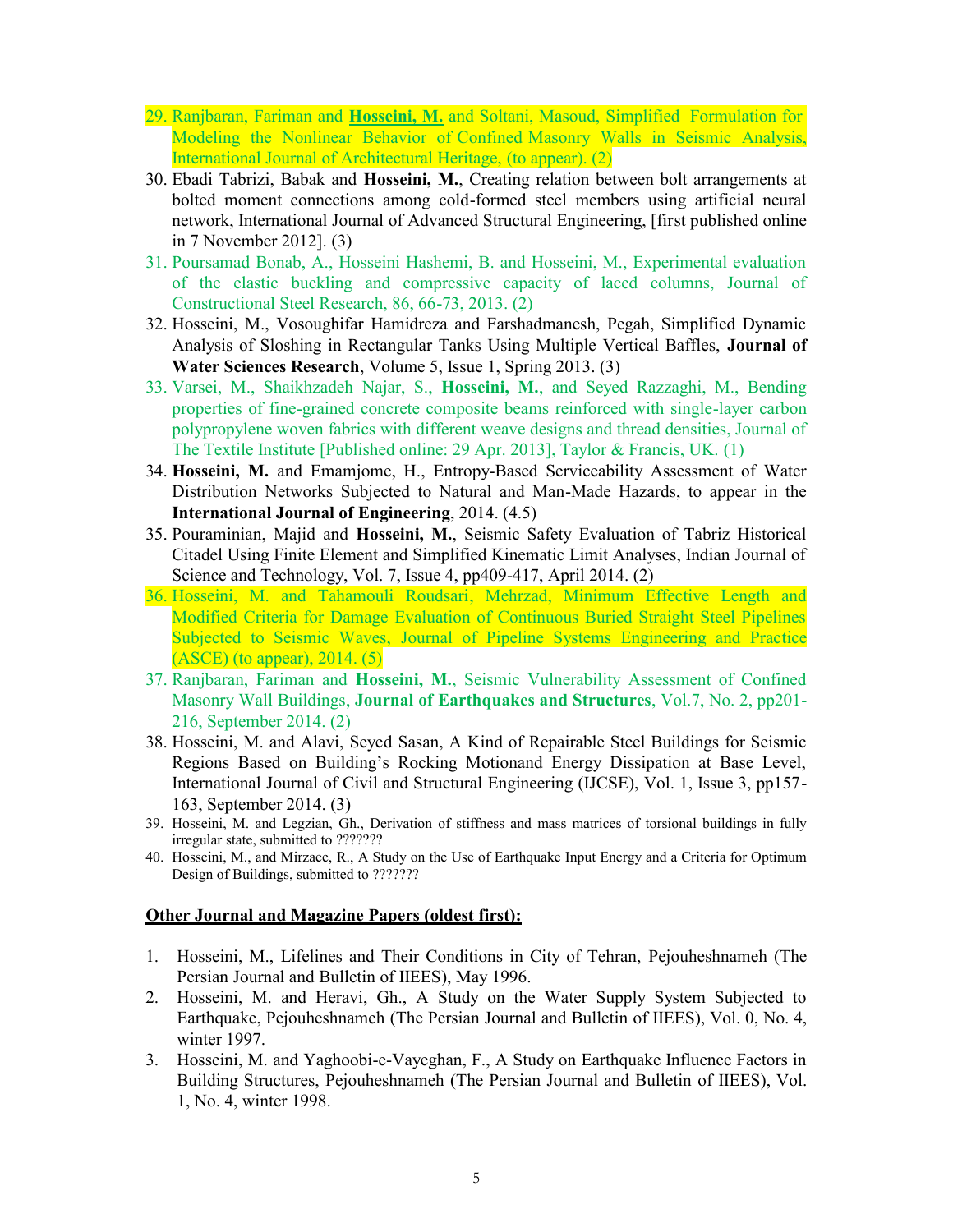- 4. Hosseini, M. and Mogharian, M., A Study on an Existing Buried Water Pipeline Subjected to Wave Propagation, Pejouheshnameh (The Persian Journal and Bulletin of IIEES), Vol. 2, No. 1, spring 1999.
- 5. Hosseini, M. and Yaghoobi-e-Vayeghan, F., A More Precise Insight into the Concept and Definitions of the "Mass Participation Factor" in Seismic Analysis of Structures, Pejouheshnameh (The Persian Journal and Bulletin of IIEES), Vol. 2, No. 3, fall 1999.
- 6. Hosseini, M. and Ghazaii, A., A Study on the Seismic Design Codes for Liquid Storage Tanks by Dynamic Response Analyses, Pejouheshnameh (The Persian Journal and Bulletin of IIEES), Vol. 3, No. 4, winter 2000.
- 7. Fadaeian, R., Hosseini, M. and Ghafory-Ashtianty, M., Increasing the Precision of Wilson and Newmark Direct Numerical Integration Methods by Using the Residual Load Vector Technique, Pejouheshnameh (The Persian Journal and Bulletin of IIEES), Vol. 3, No. 4, winter 2000.
- 8. Khanlari, K., Ghafory-Ahtiany, M. and Hosseini, M., A New Approach for Calculation of Dynamic Characteristics of Non-classically Damped System, Pejouheshnameh (The Persian Journal and Bulletin of IIEES), Vol. 4, Nos. 2 & 3, summer & fall 2001.
- 9. Hosseini Hashemi, B., Hosseini, M., and Khanlari, K., P-delta Effect in the Dynamic Analysis of Structures, Pejouheshnameh (The Persian Journal and Bulletin of IIEES), Vol. 5, No. 4, winter 2002.
- 10. Jabbarzadeh, M. J., Hosseini, M., and Ziyaeifar, M., Use of Dynamic Stiffness Matrix in Dynamic Analysis and Verification of Strain Rates Distribution in Frames, Pejouheshnameh (The Persian Journal and Bulletin of IIEES), Vol. 5, No. 4, winter 2002.
- 11. Hosseini Hashemi, B., Hosseini, M., and Ghasemi Hamzekalaii, H., A Study on the Seismic Behavior of Compound Steel Columns with Horizontal Ties, Pejouheshnameh (The Persian Journal and Bulletin of IIEES), Vol. 6, No. 1, spring 2003.
- 12. Entessarian, F. and Hosseini, M., Looking at Earthquake from a Systemic Viewpoint (in Persian), Quality and Management Quarterly, winter 2004.
- 13. Alemi, F. and Hosseini, M., A Study on the Codes' Recommendations for Seismic Design of Secondary Systems, Pejouheshnameh (The Persian Journal and Bulletin of IIEES), Vol. 7, No. 4, winter 2004.

#### \*\*\*\*\*\*\*\*\*\*\*\*\*\*\*\*\*\*\*\*\*\*\*\*\*\*\*\*

- 14. Hosseini, M., Behavior of Electrical and Mechanical Equipment in Buildings Subjected to Earthquakes, Arab Construction World, Volume 24, No. 1, pages 12-16, January 2006.
- 15. Hosseini, M., The Role of Urban Planning and Design in Lifeline-Related Seismic Risk Reduction (in Persian), Danesh Nama (Technical-Professional Monthly Magazine of Engineering Association of Isfahan Province), Special Issue on Retrofitting, Vol. 15, No. 137 and 138, September 2006.
- 16. Pourshahid, E., Hosseini M., The Importance of Seismic Retrofit of Mechanical and Electrical Facilities of Buildings and the Role of Structural Engineers in this Regard (in Persian), Danesh Nama (Technical-Professional Monthly Magazine of Engineering Association of Isfahan Province), Special Issue on Retrofitting, Vol. 15, No. 137 and 138, September 2006.
- 17. Khabbaz Tamimi, M., Omidvar, B., and Hosseini M., A Study on the Vulnerability of Water Supply Systems Based on HAZUS-SR2 Methodology (in Persian), Danesh Nama (Technical-Professional Monthly Magazine of Engineering Association of Isfahan Province), Special Issue on Retrofitting, Vol. 15, No. 137 and 138, September 2006.
- 18. Hosseini M., Problems of Tehran Metropolis from Urban Planning and Design Point of View and Some Resolving Solutions, Pejouheshnameh (The Persian Journal and Bulletin of IIEES), Vol. 10, No. 1, winter 2007.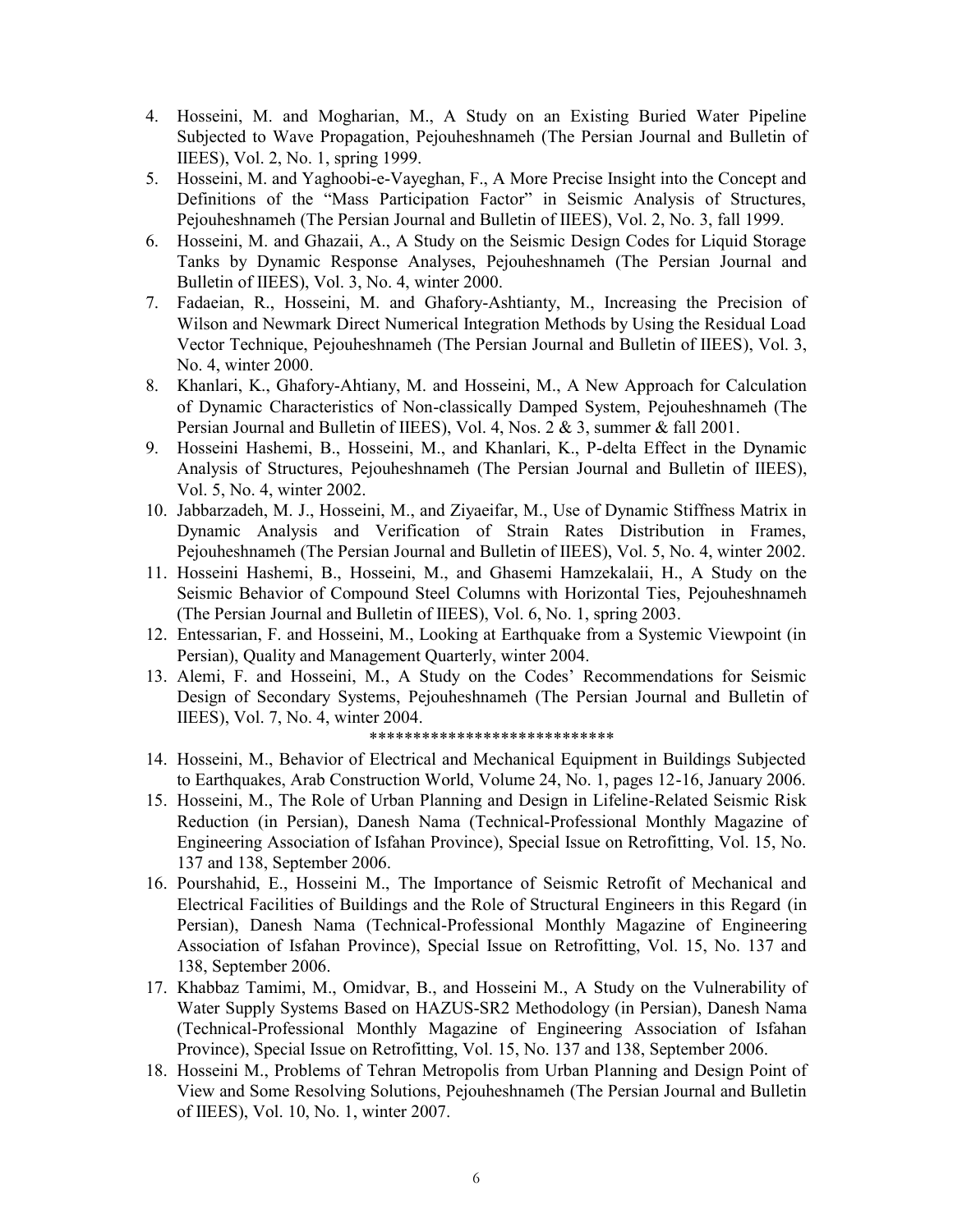- 19. Hosseini M., On the Effect of Urban Features on Human Casualty Level in Large and Populated Cities, Asian Disaster Management News, adpc, Vol. 13, No. 2, May - August 2007.
- 20. Hosseini, M., Sustainable City against Earthquake, Zaminlarzeh (Bulletin of the Iranian Association on Earthquake Engineering - IAEA), 2008.
- 21. Hosseini, M. and Amirhossein Soroor, Introducing Orthogonal Pairs of Rollers on Concave Beds with Circular Curvature as a Seismic Isolator: Numerical and Experimental Investigations, Pejouheshnameh (The Persian Journal and Bulletin of IIEES), 2010.
- 22. Yousefi, S. and Hosseini, M., Seismic Upgrading of Masonry Buildings by Roof Isolation, Bana (The Technical Journal of the Iranian Society of Civil Engineers - ISCE), No. 41, January 2009.
- 23. Malek, Masoud and Hosseini, M., The Effect of Viscous Dampers Arrangement Pattern on Reduction of Seismic Input Energy to Moment Frame Steel Buildings, Bana (The Technical Journal of the Iranian Society of Civil Engineers - ISCE), No. 41, January 2009.
- 24. Yousefi, S. and Hosseini, M., Seismic Upgrading of Masonry Buildings by Roof Isolation (in Persian), Bana (The Technical Journal of the Iranian Society of Civil Engineers - ISCE), No. 41, January 2009.
- 25. Hosseini, M. and Karimiyan, Somayyeh, Seismic Reliability Evaluation of the Jacket Structure of an Offshore Platform Based on Nonlinear Time History Analyses, Journal of Water Sciences Research, Volume 2, Issue 1, 23 September 2009.
- 26. Ghadimi, K. and Hosseini, M., Proposing a Type of Yielding Bracing Element with Similar Behaviors in Tension and Compression, (in Persian), Bana (The Technical Journal of the Iranian Society of Civil Engineers - ISCE), No. 44, Oct. 2010.
- 27. Hosseini, M., Momeni, M. and Ghanbari, Mostafa, Joint Effects of Earthquake Horizontal and Vertical Components and Angle of Incidence on Columns Axial Forces and Story Shear in Regular Steel Moment Frames Buildings (in Persian), Bana (The Technical Journal of the Iranian Society of Civil Engineers - ISCE), No. ????????
- 28. Firoozbakht, M., Vosughifar, H. R. and Hosseini, M., A Comparative Study on the Rapid Seismic Evaluation Techniques for Existing Buildings in the Guidelines of USA, Canada, India and Iran (in Persian), Bana (The Technical Journal of the Iranian Society of Civil Engineers - ISCE), No. 43, 2010.
- 29. Hosseini, M., Raoofi, Amir and Soroor, Amirhossein, A Seismic Risk Management Model of Electric Power Distribution Network in Large Cities by Concentration on Low-Voltage Substations, Pejouheshnameh (The Persian Journal and Bulletin of IIEES), Vol. 13, No. 2 & 3, Spring & Summer 2010.
- 30. Taheri, Abbas, Hosseini, M. and Akbarpour, Abbas, A Study on the Steel Buildings with Moment Frames Having Stiffness and Mass Irregularities in Height Subjected to Near-Fault Earthquakes, Pejouheshnameh (The Persian Journal and Bulletin of IIEES), Vol. 13, No. 2 & 3, Spring & Summer 2010.
- 31. Pir Ata, Peyman, Hosseini, M. and Ostovar Izadkhah, Yasamin, Increasing the Resilience of Building Industry and its Role in Upgrading the Quality of Sheltering Management in Earthquake Disaster (in Persian), Bana (The Technical Journal of the Iranian Society of Civil Engineers - ISCE), No. 54, 2013.
- 32. **Hosseini, M.** and Parsa, Elham, Seismic Passive Control of Buildings by Using a Damper with Large Mass at Base Level and Connected to the Building's Roof, Pejouheshnameh (The Persian Journal and Bulletin of IIEES), Vol. 17, No. 2, Summer 2014.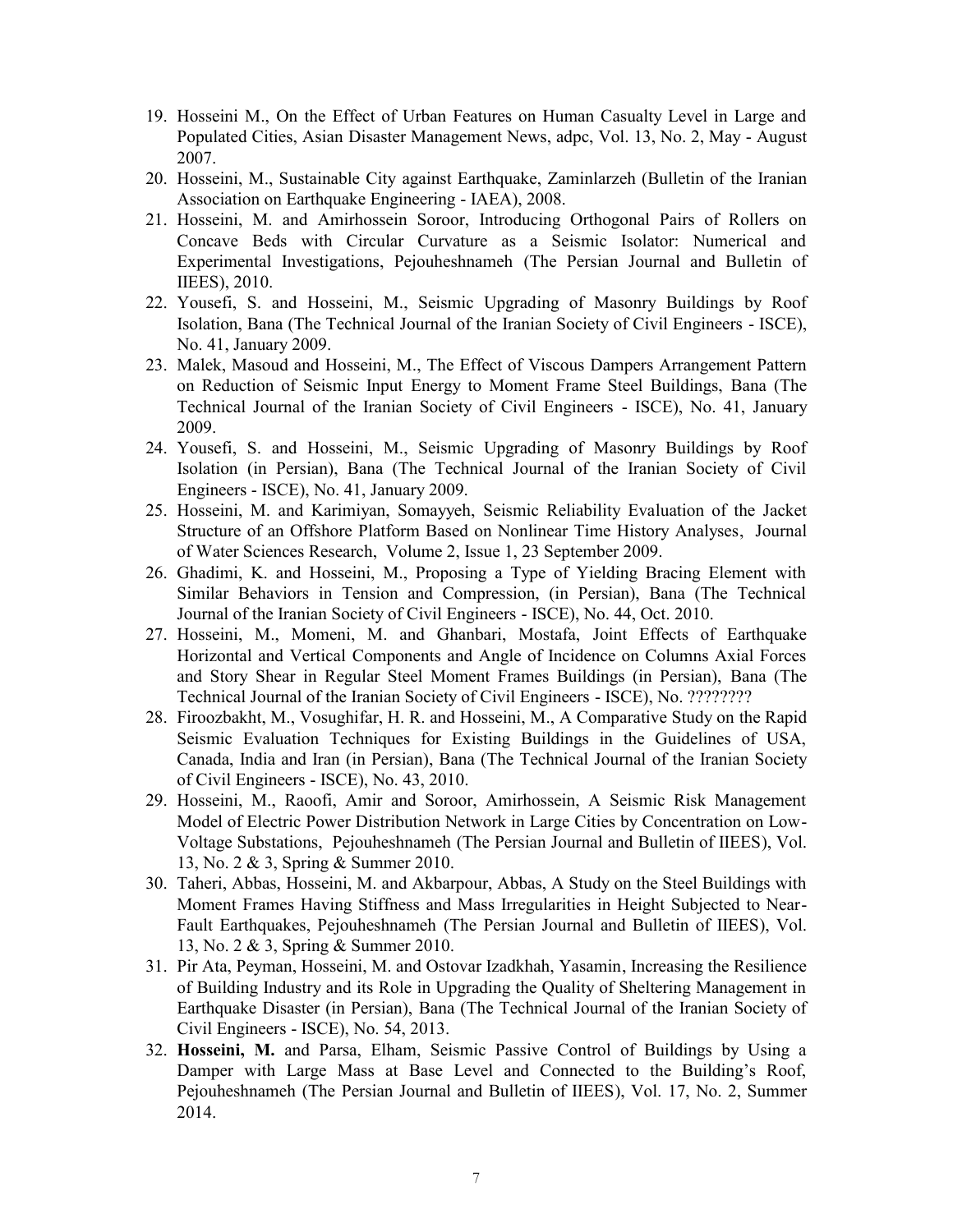### **Books, Book Chapters, Proceedings, and Monographs (oldest first):**

- 1. Guidelines for the Seismic Design of Oil and Gas Pipelines (translation and modification), IIEES publications, by **Hosseini, M.**, Tiv, M., 1997.
- 2. Proceedings of the First National Conference on Lifeline Earthquake Engineering, IIEES publications, by **Hosseini, M.**, Hassani, N., 1998.
- 3. Seismic Design Guide for Gas Transmission and Distribution Systems, by **Hosseini, M.**, IIEES, August 2001.
- 4. Guidelines for Seismic Evaluation of Existing Buildings (Chapter 9: Nonstructural Elements), by **Hosseini, M.**, IIEES and MPO, September 2001. [A Set of 3 Volumes including: The Guidelines, The Commentary, and The Technical Constructional Details] \*\*\*\*\*\*\*\*\*\*\*\*\*\*\*\*\*\*\*\*\*\*\*
- 5. Guidelines for Quick Seismic Assessment of Existing Buildings (Section 4.8: Nonstructural Elements), by **Hosseini, M.**, IIEES and MPO, September 2006.
- 6. Using Songs as Educational Tools for Teaching Disaster Issues to Preschoolers, by Izadkhah, Y. O. and **Hosseini, M.**, in "Rebuilding Sustainable Communities for Children and Their Families after Disasters: A Global Survey", Adenrele Awotona (editor), Cambridge Scholars Publishing, Boston, MA, USA, January 2010. (1.5)
- 7. Earthquake Design and Retrofit of Nonstructural Elements (under preparation)
- 8. Earthquake Considerations in Architectural and Urban Design (under preparation)
- 9. Structural Analysis, Theory and Practice, (under preparation)
- 10. Application of Structural Dynamics in Seismic Analysis of Structures, (under preparation)
- 11. Lifeline Earthquake Engineering, (under preparation)
- 12. Seismic Analysis and Design of Liquid Storage Tanks, (under preparation)

#### **Research and Technical Reports (oldest first) (all in Persian):**

- 1. Seismic Vulnerability Analysis of an Existing Multi-span Slab Bridge Subjected to Horizontal and Vertical Ground Motions, Report No. 77-98-2, by **M. Hosseini** and Sh. Tavousi Tafreshi, IIEES, winter 1997.
- 2. Deterministic Seismic Hazard Analysis of Montazer-Ghaem Power Plant with Emphasis on Morphotectonic and Neotectonic Approaches, by Sh. Solaymani and **M. Hosseini**, Report No. 77-98-8, IIEES, spring 1998.
- 3. Earthquake Engineering for Large Gravity Dams Fundamental Issues, Report No. 77-99- 15, by K. Mirza and **M. Hosseini**, IIEES, 1999.
- 4. Vulnerability Assessment of Electric Power Generation and Distribution System in Iran, by **M. Hosseini** and M. Hatami, IIEES, 2000.

#### \*\*\*\*\*\*\*\*\*\*\*\*\*\*\*\*\*\*\*\*\*\*

- 5. Seismic Vulnerability Assessment of Tehran Highway Bridges, National Research Project Report, by **M. Hosseini** et al, 2001.
- 6. Analytical Study of a Selected Part of Urban Wastewater Network Subjected to Seismic Waves, by **M. Hosseini** and H. Ajideh, IIEES, 2002.
- 7. Behavior of Nonstructural Elements of Buildings in Bam Earthquake of December 2003, by **M. Hosseini** and M. J. Jabbarzadeh, IIEES, 2005.
- 8. Urban Planning and Design Regulations for Upgrading the Seismic Safety of Tehran and Policies and Guidelines for Modifying Tehran Master Plan, by M. K. Jafari, K. Amini Hosseini, **M. Hosseini**, M. Kamalian, F. Askari, A. Razmkhah , M. Davoodi, M. Mahdavifar, A. Sohrabi Bidar, and M. Keshavarz Bakhshayesh, IIEES, 2005.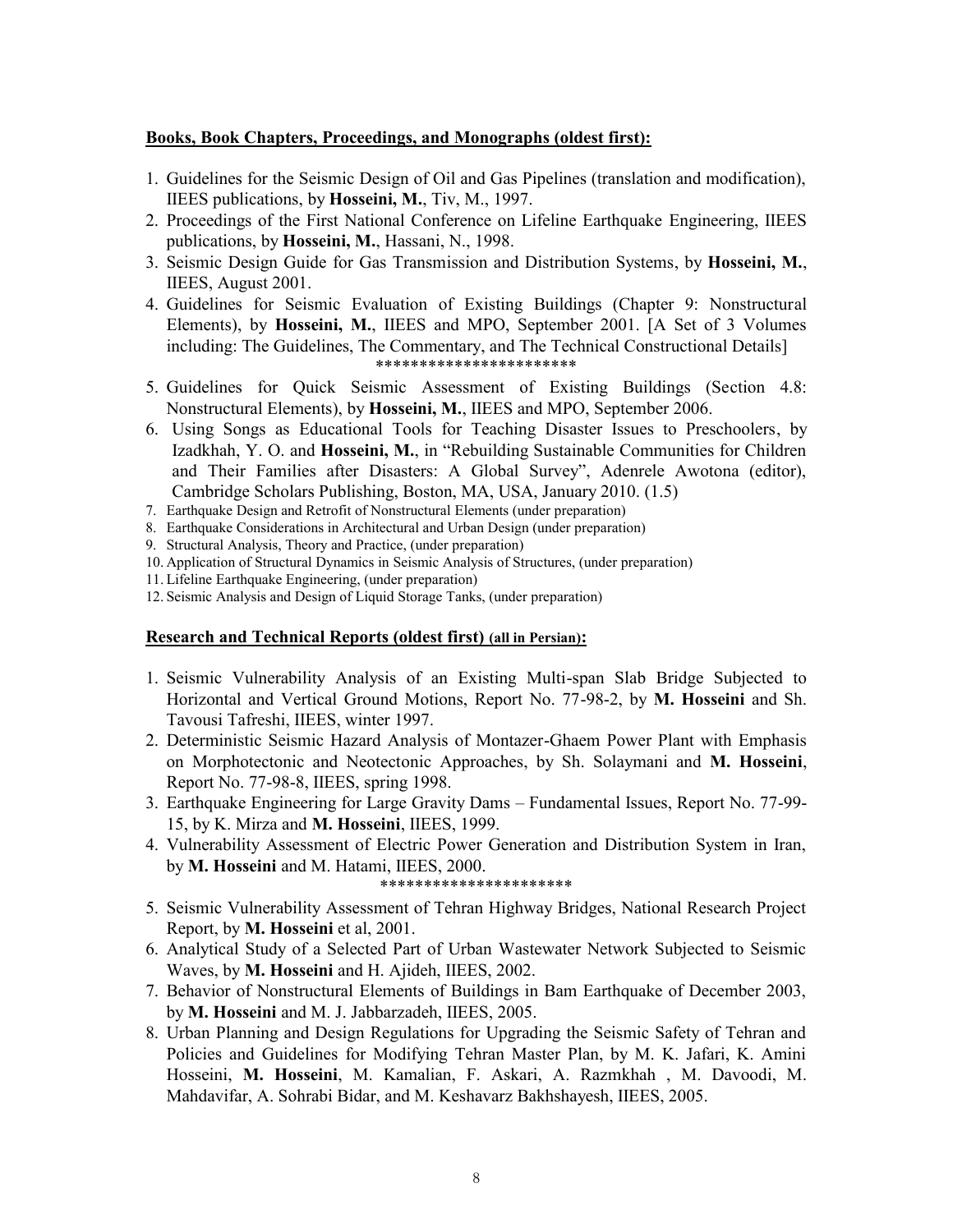- 9. Using Orthogonal Rollers Pairs as an Isolating System for Buildings, by **M. Hosseini,** A. Soroor and K. Kangarloo, IIEES, 2009.
- 10. Experimental Study on the Effect of Braced Bays Location in the Ultimate Behavior of X-Braced Frames, by **M. Hosseini**, Gholamreza Heravi, Alireza Farshchi and Peyman Shadman Heidari, IIEES, 2010.
- 11. Self-aid Neighborhood, Yasamin O. Izadkhah, and **M. Hosseini**, IIEES, 2010.

### **Conference Papers (oldest first):**

- 1. **Hosseini**, M. and Ghafory-Ashtiany M., The Importance of Earthquake Nonstationarity in the Response of Linear SDOF Systems, Proceedings of the  $10<sup>th</sup>$  International Conference on Structural Mechanics in Reactor Technology (SMiRT 10), Anaheim, USA, August 1989.
- 2. **Hosseini, M.**, and Ghafory-Ashtiany, M., The Effect of Earthquake Nonstationarity in the Response of Nonlinear SDOF Systems (in Persian), Proceedings of the 3<sup>rd</sup> International Congress on Civil Engineering, Shiraz, Iran, May 1990.
- 3. Ghafory-Ashtiany, M. and **Hosseini, M.**, The Stochastic Response of Nonlinear SDOF systems to Nonstationary Earthquake Excitations, Proceedings of the  $9<sup>th</sup>$  Symposium on Earthquake Engineering, Roorkee, India, December 1990.
- 4. **Hosseini, M.**, and Ghafory-Ashtiany, M., Seismic Response of Hysteretic SDOF Systems to Non-stationary Earthquake Excitations (in Persian), Proceedings of the  $1<sup>st</sup>$  International Conference on Seismology and Earthquake Engineering (SEE-1), Tehran, Iran, May 1991.
- 5. Ghafory-Ashtiany, M. and **Hosseini, M.**, The Stochastic Response of Nonlinear Systems to Non-stationary Earthquake Excitations, Proceedings of the 4<sup>th</sup> International Conference on Recent Advances in Structural Dynamics, Southampton, UK, July 1991.
- 6. **Hosseini, M.**, and Ghafory-Ashtiany, M., A New Nonlinear Hysteretic Model and a New Time History Analysis Method, Proceedings of the  $11<sup>th</sup>$  International Conference on Structural Mechanics in Reactor Technology (SMiRT 11), Tokyo, Japan, August 1991.
- 7. **Hosseini, M.**, and Ghafory-Ashtiany, M., A Method for Prediction of Hysteretic Response to Earthquake Excitations, Proceedings of the  $10<sup>th</sup>$  World Conference on Earthquake Engineering, Madrid, Spain, July1992.
- 8. Ghafory-Ashtiany, M. and **Hosseini, M.**, Jafari, M. K., Eshghi, S., Qureishi, M., and Shaditalab, J., Tehran Vulnerability Analysis, Proceedings of the  $10<sup>th</sup>$  World Conference on Earthquake Engineering, Madrid, Spain, July 1992.
- 9. Nateghi-Alahi, F. and **Hosseini, M.**, Evaluation of Buildings for Potential Seismic Hazards Using Inspection Techniques (in Persian), Proceedings of the  $1<sup>st</sup>$  International Conference on Natural Disasters in Urban Areas, Tehran, Iran, May 1992.
- 10. Hosseini, M., and Ghafory-Ashtiany, M., An Iterative Method for Modal Response Analysis of Nonlinear Systems, Proceedings of the 12th International Conference on Structural Mechanics in Reactor Technology (SMiRT 12), Stuttgart, Germany, August 1993.
- 11. Hosseini, M., A Simplified Method for Analysis of Building Frames Subjected to Lateral Loads, Proceedings of the 2nd International Conference on Seismology and Earthquake Engineering (SEE-2), Tehran, Iran, May 1995.
- 12. Mehrzad, A. and Hosseini, M., Seismic Safety Measures for Harbor Activities (in Persian), Proceedings of the 2nd International Conference on Seismology and Earthquake Engineering (SEE-2), Tehran, Iran, May1995.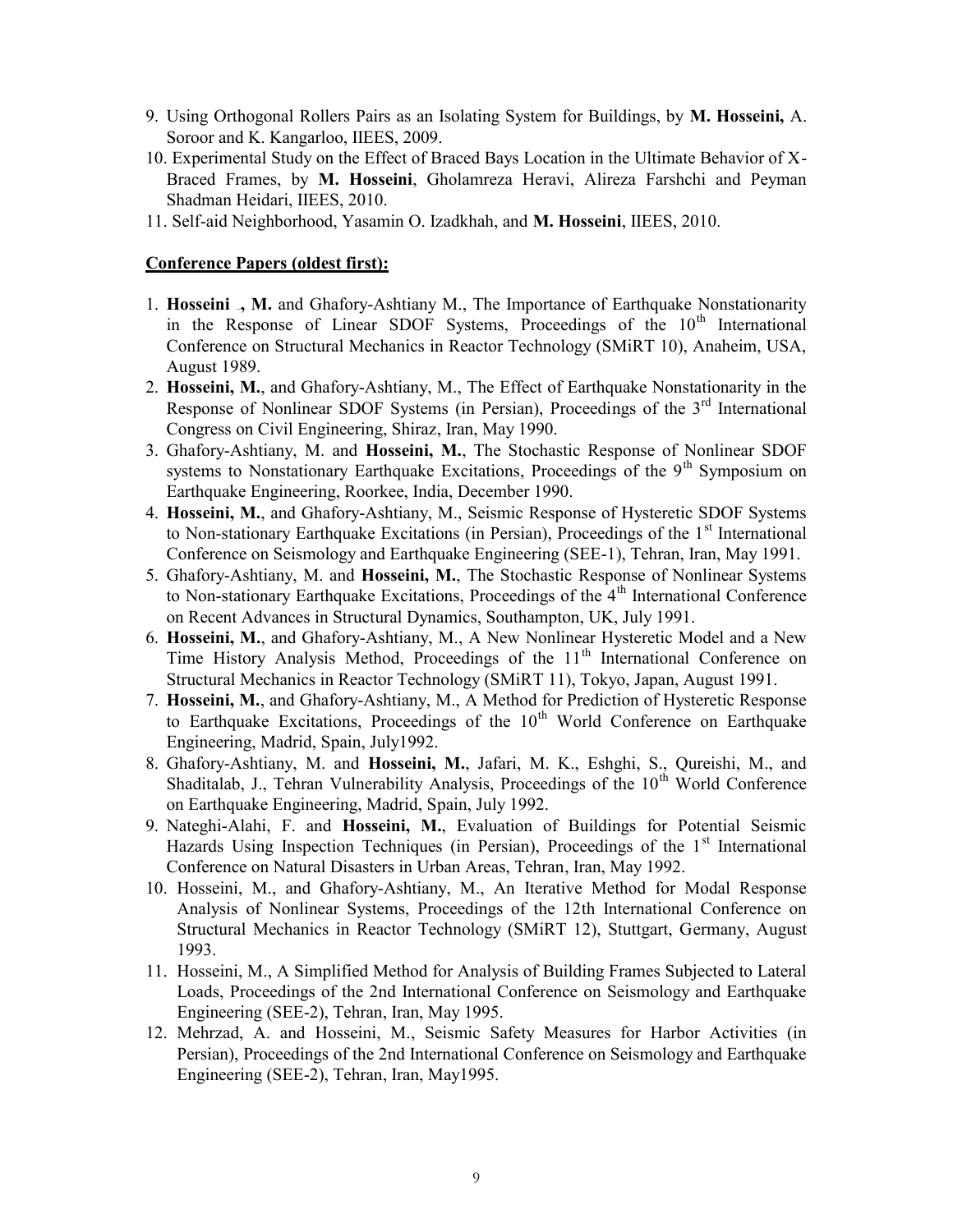- 13. Zand-e-Parsa, K. and Hosseini, M., The Effect of Joint Rotations on the Natural Period of Building Frames, Proceedings of the 2nd International Conference on Seismology and Earthquake Engineering (SEE-2), Tehran, Iran, May 1995.
- 14. Ansari, F. and Hosseini, M., A Comparative Study of the Proposed Iranian Code with American Codes for Seismic Design of Bridges, (in Persian), Proceedings of the 2nd International Conference on Seismology and Earthquake Engineering (SEE-2), Tehran, Iran, May 1995.
- 15. Hosseini, M. and Alyasin, S., Deliberate Directing of Damage in Lifeline Systems Subjected to Earthquakes, Proceedings of the Hazard-96 Symposium, Toronto, Canada, July 1996.
- 16. Hosseini, M. and Vafaii-e-Noodeh, V., Seismic Vulnerability Assessment of Lar Earth Dam, Proceedings of the 8th International Conference on Soil Dynamics and Earthquake Engineering (SDEE-97), Istanbul, Turkey, July 1997.
- 17. Hosseini, M. and Ansari, F., A FEM Algorithm for Analysis of Hysteretic Systems by Using N-Node Elements, Proceedings of the 14th International Conference on Structural Mechanics in Reactor Technology (SMiRT 14), Lyon, France, August 1997.
- 18. Hosseini, M. and Mirdamadi, H-R., The Effects of Earthquake Characteristics and Structure Properties in the Effectiveness of Passive Control Systems, Proceedings of the SMiRT-14 Post Conference Seminar, Pisa, Italy, August 1997.
- 19. **Hosseini, M.,** Lifeline Earthquake Engineering, Needs and Know-Hows (in Persian), Proceedings of the 1<sup>st</sup> National Conference on Lifeline Earthquake Engineering, Tehran, Iran, April 1998.
- 20. Soleimani, Sh., **Hosseini, M.,** and Zare, M., Seismic Hazard Assessment at MCE Level for the Site of Montazerghaem Power Plant (in Persian), Proceedings of the 1<sup>st</sup> National Conference on Lifeline Earthquake Engineering, Tehran, Iran, April 1998.
- 21. Nikzad, Kh., **Hosseini, M.,** Hatami, M., and Tavoosi-e-Tafreshi, Sh., Damages to Loshan Power Plant and its 230 kV Sub-Station Due to Manjil Earthquake and Related Numerical Studies (in Persian), Proceedings of the  $1<sup>st</sup>$  National Conference on Lifeline Earthquake Engineering, Tehran, Iran, April 1998.
- 22. Mirza-Hessabi, A. and **Hosseini, M.**, Traffic Problems for the Emergency Response of Fire Departments in Tehran After the Probable Earthquake (in Persian), Proceedings of the 1st National Conference on Lifeline Earthquake Engineering, Tehran, Iran, April 1998.
- 23. Azmudeh, A. and **Hosseini, M.,** A Study on the Elephant Foot Phenomenon in Steel Liquid Storage Tanks Subjected to Earthquake (in Persian), Proceedings of the  $1<sup>st</sup>$ National Conference on Lifeline Earthquake Engineering, Tehran, Iran, April 1998.
- 24. Visseh, Y. and **Hosseini, M.,** Urban Planning and Design Considering the Seismic Damages of Lifeline Systems (in Persian), Proceedings of the 1<sup>st</sup> National Conference on Lifeline Earthquake Engineering, Tehran, Iran, April 1998.
- 25. **Hosseini, M.** Effects of Recent Earthquakes on Lifelines and Lifeline Earthquake Engineering in , Proceedings of the 1st -Japan Workshop on Recent Earthquakes, Tehran, Iran, May 1998.
- 26. **Hosseini, M.** and Mofid, B., A Study on the Landslide Hazard for Tehran Highways, Proceedings of the Hazards-98 Symposium, Chania, GREECE, May 1998.
- 27. **Hosseini, M.** and Imagh-e-Naiini, M., A Quick Method for Estimating the Lateral Stiffness of Building Systems, Proceedings of the  $6<sup>th</sup>$  US National Conference on Earthquake Engineering, Seattle, USA, May-June 1998.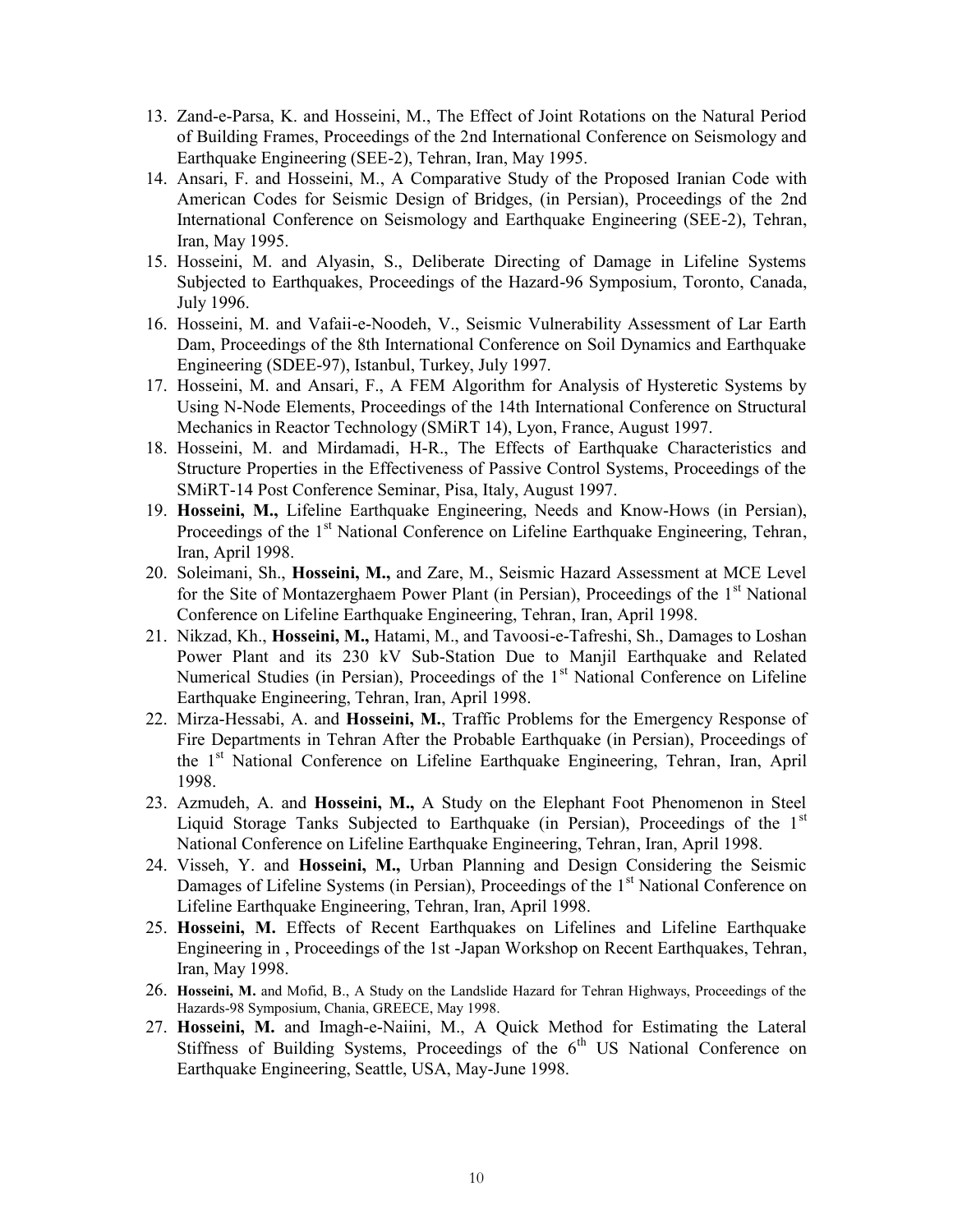- 28. **Hosseini, M.,** The Effects of Earthquake Directionality on the Seismic Response of Bridges to Multi-component Excitations, Proceedings of the  $3<sup>rd</sup>$  International Conference on Seismology and Earthquake Engineering (SEE-3), Tehran, Iran, May 1999.
- 29. **Hosseini, M.** and Yaghoobi Vayeghan F., A New Modal Superposition Method in Computing Base and Story Shear for Designing Foundations and Diaphragms (in Persian), Proceedings of the  $3<sup>rd</sup>$  International Conference on Seismology and Earthquake Engineering (SEE-3), Tehran, Iran, May 1999.
- 30. Nasser Assadi, K. and **Hosseini, M.,** A Study on the Ductility Factor of Common Steel Buildings (in Persian), Proceedings of the  $3<sup>rd</sup>$  International Conference on Seismology and Earthquake Engineering (SEE-3), IIEES, Tehran, Iran, May 1999.
- 31. Motamedi, M. and **Hosseini, M.,** Using the Concept of Energy Dissipation and Distribution of Damage in Seismic Design of RC Buildings (in Persian), Proceedings of the  $3<sup>rd</sup>$  International Conference on Seismology and Earthquake Engineering (SEE-3), IIEES, Tehran, Iran, May 1999.
- 32. Zolfaghari, A. and **Hosseini, M.,** A Suggested Seismic Design Spectrum for Southern Tehran (in Persian), Proceedings of the  $3<sup>rd</sup>$  International Conference on Seismology and Earthquake Engineering (SEE-3), Tehran, Iran, May 1999.
- 33. Izadkhah, Y. O. and **Hosseini, M.,** Earthquake Prediction and the Necessity for Earthquake Protection Programs, Proceedings of the  $3<sup>rd</sup>$  International Conference on Seismology and Earthquake Engineering (SEE-3), Tehran, Iran, May 1999.
- 34. **Hosseini, M.** and Mohajer, M., Effects of Foundation Geometry on the Natural Periods of Tank-Liquid-Foundation Systems, Proceedings of the 9<sup>th</sup> International Conference on Soil Dynamics and Earthquake Engineering (SDEE-99), Bergen, NORWAY, August 1999.
- 35. **Hosseini, M.** and Mirza-Hessabi, A., Lifeline Interaction Effects on the Earthquake Emergency Response of Fire Departments in Tehran Metropolis, Proceedings of the 5<sup>th</sup> US Conference on Lifeline Earthquake Engineering, Seattle, USA, August 1999.
- 36. **Hosseini, M.** and Motamedi, M.**,** A Study on the Distribution of Lateral Seismic Forces in the Height of R/C Buildings by Using Nonlinear Dynamic Analysis (in Persian), Proceedings of the 1<sup>st</sup> Conference of Iranian Society of Civil Engineers (ISCE), Tehran, Iran, October 1999.
- 37. Yaghoobi Vayeghan F. and **Hosseini M.**, Evaluating the Seismic Response of an Existing 8-Story Steel Building by Using Linear Dynamic Analysis (in Persian), Proceedings of the 1<sup>st</sup> Conference of Iranian Society of Civil Engineers (ISCE), Tehran, Iran, October 1999.
- 38. Azizi A., **Hosseini, M.** and Zare M., Developing the Elastic Design Spectra for Boushehr Region by Consideration of Site Effects (in Persian), Proceedings of the  $1<sup>st</sup>$  Conference of ian Society of Civil Engineers (ISCE), Tehran, Iran, October 1999.
- 39. Hosseini, M. and Tavoosi Tafreshi, Sh., Seismic Response of a Multi-Span Highway R/C Bridge to Simultaneous Horizontal and Vertical Ground Motion, Proceedings of the 39th Scientific Week of Syria, Damascus, Syria, November 1999.
- 40. Hosseini, M. and Yaghoobi Vayeghan F., Design Verification of an Existing 8-Story Irregular Steel Building by 3-D Dynamic and Push-over Analyses, Proceedings of the 12th World Conference on Earthquake Engineering (12WCEE), New Zealand, January-February 2000.
- 41. Yaghoobi Vayeghan F. and Hosseini M., Evaluating the Seismic Design of an Existing 8- Story Steel Building by Using Pushover Analysis (in Persian), Proceedings of the 5th International Congress in Civil Engineering, Mashhad, Iran, May 2000.
- 42. Hosseini, M. and Firoozi Nezamabadi, M., Seismic Vulnerability Assessment for Selected Steel Building by Use of Visual Inspection and Nonlinear Dynamic and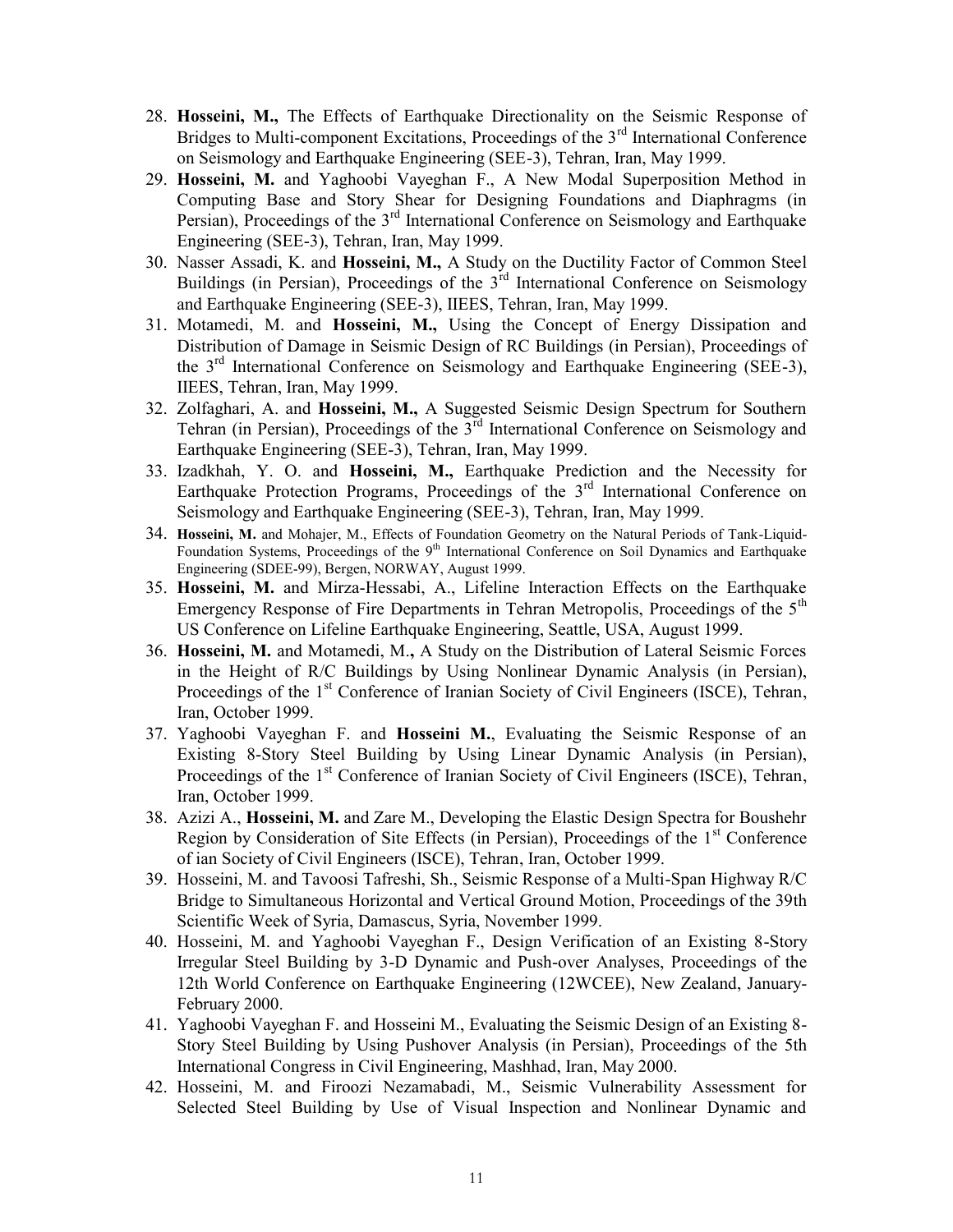Pushover Analyses (in Persian), Proceedings of the 5th International Congress in Civil Engineering, Mashhad, Iran, May 2000.

- 43. Hosseini, M. and Heidari, A., Optimum Design of Steel I-Section Tapered Girders by Using the Lagrange Penalty Function Approach, Proceedings of the 5th International Conference On Computational Structures Technology, Leuven, Belgium, September 2000.
- 44. Hosseini, M., and Koloot, H., The Use of Potentially Weak Points as Structural Fuses in Pipelines Subjected to Large Ground Deformations, Proceedings of the 2nd Japan-Workshop on Earthquake Engineering and Disaster Mitigation – Focusing on Lifeline Earthquake Engineering, Kobe, Japan, November 2000.
- 45. Mansour-Khaki A., Hosseini, M. and Shariat Mohaymany, A., Evaluating the Efficiency of Urban Transportation Systems during Earthquake Based on Supply and Demand Concepts, Proceedings of the 2nd Japan- Workshop on Earthquakes Earthquake Engineering and Disaster Mitigation – Focusing on Lifeline Earthquake Engineering, Kobe, Japan, November 2000.
- 46. Ghafory-ashtiany, M. and Hosseini, M., A Decade of Lifeline Earthquake Engineering Practice in , Proceedings of the 2nd Japan- Workshop on Earthquakes Earthquake Engineering and Disaster Mitigation – Focusing on Lifeline Earthquake Engineering, Kobe, Japan, November 2000.
- 47. Hosseini, M., Jabbarzadeh, M.J. and Ziyaeifar, M., A study on the brittle failure modes of ductile materials by using the wave propagation analysis, Proceedings of the 1st M.I.T. Conference On Computational Fluid and Solid Mechanics, Massachusetts Institute of Technology, Cambridge, USA, June 2001.
- 48. Hosseini, M., and Ajideh, H., Seismic Analysis of Buried Jointed Pipes Considering Multi-node Excitations and Wave Propagation Phenomena, Proceedings of the Pipelines 2001 Conference, ASCE, San Diego, USA, 2001.
- 49. Hosseini, M., and Torki, A., An Analytical Study on the Effects of End Conditions on the Behavior of 45- and 90-Degree Elbows Subjected to Bending, Proceedings of the 16th international conference on Structural Mechanics in Reactor Technology (SMiRT 16), Washington DC, USA, August 2001.
- 50. Hosseini, M., and Hatami, M., Identification of the Dynamic Characteristics of Substation Components by Ambient and Free Vibration Tests, Proceedings of the 16th international conference on Structural Mechanics in Reactor Technology (SMiRT 16), Washington DC, USA, August 2001.
- 51. Hosseini, M and Rabiei-far, H., Seismic Analysis of Buried and Aboveground Pipelines Considering Both Multi-support Excitation and Wave Propagation, Proceedings of the 10th International Conference on Soil Dynamics and Earthquake Engineering (SDEE-2001), Drexel University, Philadelphia, USA, October 2001.
- 52. Hosseini, M. and Mohammadkhani Shali, S., Seismic Vulnerability Assessment of Some Existing Highway Bridges by Using 3-D Linear and Nonlinear Dynamic Analyses, New York Bridge Conference, New York, USA, October 2001.
- 53. Hosseini, M., Mansour-Khaki A., and Shariat Mohaymany, A., Functionality Assessment of Urban Transportation Systems for Rescue and Relief Activities in the Aftermath of Earthquake in Large Populated Cities, Proceedings of the 7th US National Conference on Earthquake Engineering, Boston, USA, July 2002.
- 54. Hosseini, M., A Method for the Seismic Vulnerability and Functionality Assessment of Transportation Systems in Large Cities, Proceedings of the 12th European Conference on Earthquake Engineering, UK, September 2002.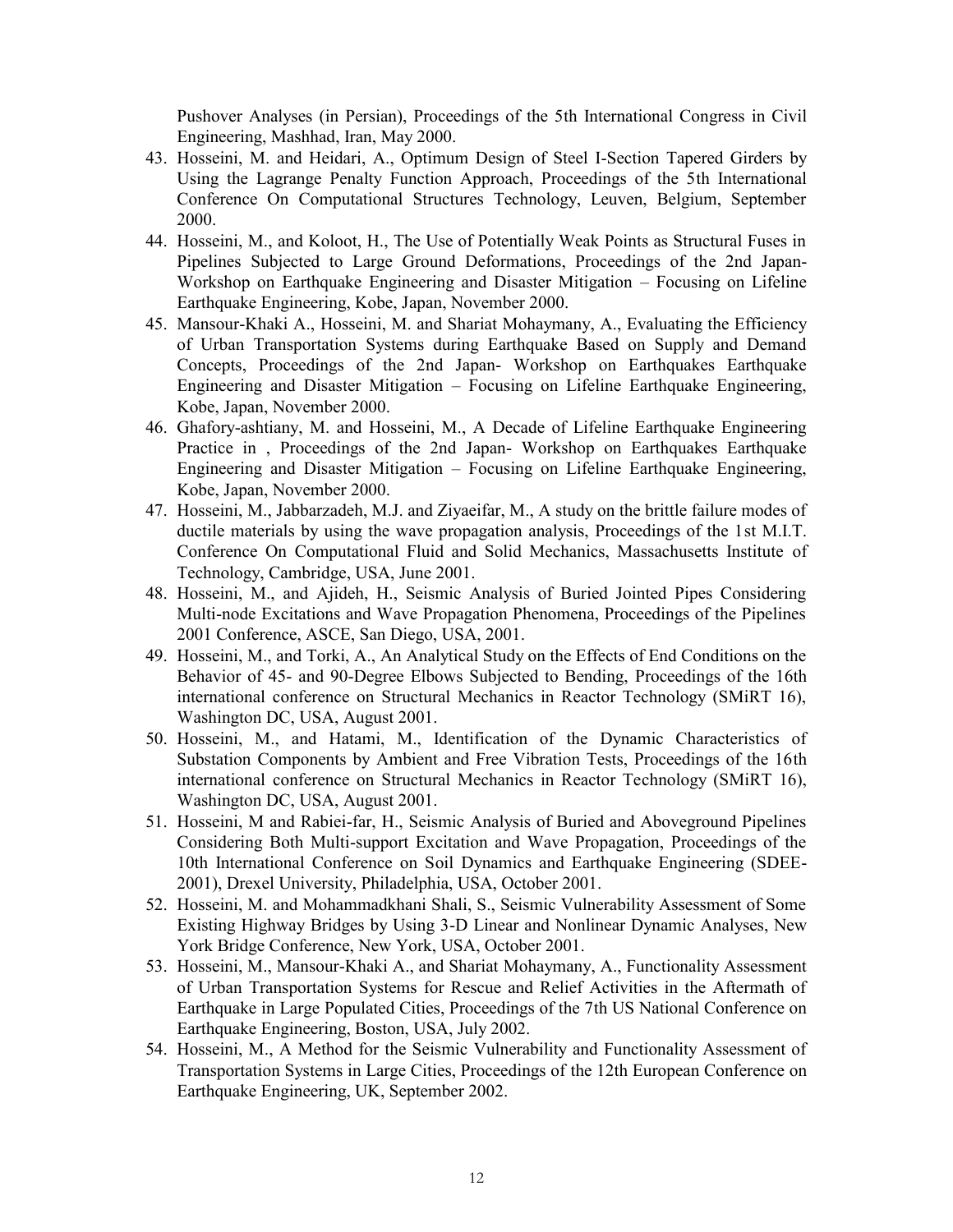- 55. Izadkhah, Y. O. and Hosseini, M., Earthquake Disaster Management Training (EDMT) in Developing Countries: A Must, Proceedings of the 12th European Conference on Earthquake Engineering, UK, September 2002.
- 56. Hosseini, M., Behnamfar, F. and Ghafurian, S. I., A Study on the Seismic Behavior of Tehran Tele-Communication Tower Considering the Site Effects, Proceedings of the 12th European Conference On Earthquake Engineering, UK, September 2002.
- 57. Hosseini Hashemi, B., Hosseini, M. and Khanlari K., A Study on the Dynamic Stability of 2-D Structures by Second Order Analysis: The Dynamic P-Delta Effect, Proceedings of the 12th European Conference on Earthquake Engineering, UK, September 2002.
- 58. Hosseini, M. and Yaghoobi-e-Vayeghan, F., On Risk Management for Roads Subjected to Natural and Man-made Hazards, Proceedings of the IABSE Symposium, "Towards a better built environment - innovation, sustainability, information technology", Melbourne, Australia, September 2002.
- 59. Hosseini, M., On the Role of Urban Planners and Designers on the Seismic Risk Mitigation in Large Cities, Proceedings of the 9th International Conference on Natural and Man-made Hazards, Antalya, Turkey, October 2002.
- 60. Hosseini, M., Seismic Considerations in Architectural Design of Special Buildings, Proceedings of the 6th International Congress on Civil Engineering, Isfahan, Iran, May 2003.
- 61. Mansour-Khaki A., Shariat, A., and Hosseini, M., The Latest Findings in Evaluation and Performance Upgrading of City Transportation System Vulnerable Components Subjected to Earthquake (in Persian), Proceedings of the 6th International Congress on Civil Engineering, Isfahan, Iran, May 2003.
- 62. Davis, Ian, Hosseini, M. and Izadkhah, Y. O., Public Awareness and the Development of a Safety Culture: Key Elements in Disaster Risk Reduction, Proceedings of the 4th International Conference on Seismology and Earthquake Engineering (SEE 4), IIEES, Tehran, Iran, May 2003.
- 63. Hosseini, M., The Latest Achievements in the Seismic Evaluation Methods and Upgrading Techniques for Gas and Water Lifelines, Proceedings of the 4th International Conference on Seismology and Earthquake Engineering (SEE 4), IIEES, Tehran, Iran, May 2003.
- 64. Izadkhah, Yasamin O. and M. Hosseini, Assessment of the Iranian Children's Knowledge and Preparedness of Earthquake, Proceedings of the 4th International Conference on Seismology and Earthquake Engineering (SEE 4), IIEES, Tehran, Iran, May 2003.
- 65. Izadkhah, Y. O. and Hosseini, M., Reducing pre-school children's stress in earthquake preparedness through proper education, The VIII European Conference on Traumatic Stress, Berlin, Germany, 22-25 May 2003.
- 66. Hosseini, M., Developing the First National Code for Gas Lifeline System in Iran: Possibilities and Challenges, Proceedings of the 6th US Conference on Lifeline Earthquake Engineering, Long Beach, CA, August 2003.
- 67. Hosseini, M. and Niazi Shemirani, L., The Role of Urban Planning and Design in Lifeline-Related Seismic Risk Mitigation, Proceedings of the 6th US Conference on Lifeline Earthquake Engineering, Long Beach, CA, August 2003.
- 68. Shariat Mohaymany, A., Hosseini, M., and Motevalli Habibi, H., Obtaining the Emergency Transportation Network for Rescue and Relief Activities in Large Cities Based on the Life Loss Mitigation Criteria, Proceedings of the 6th US Conference on Lifeline Earthquake Engineering, Long Beach, CA, August 2003.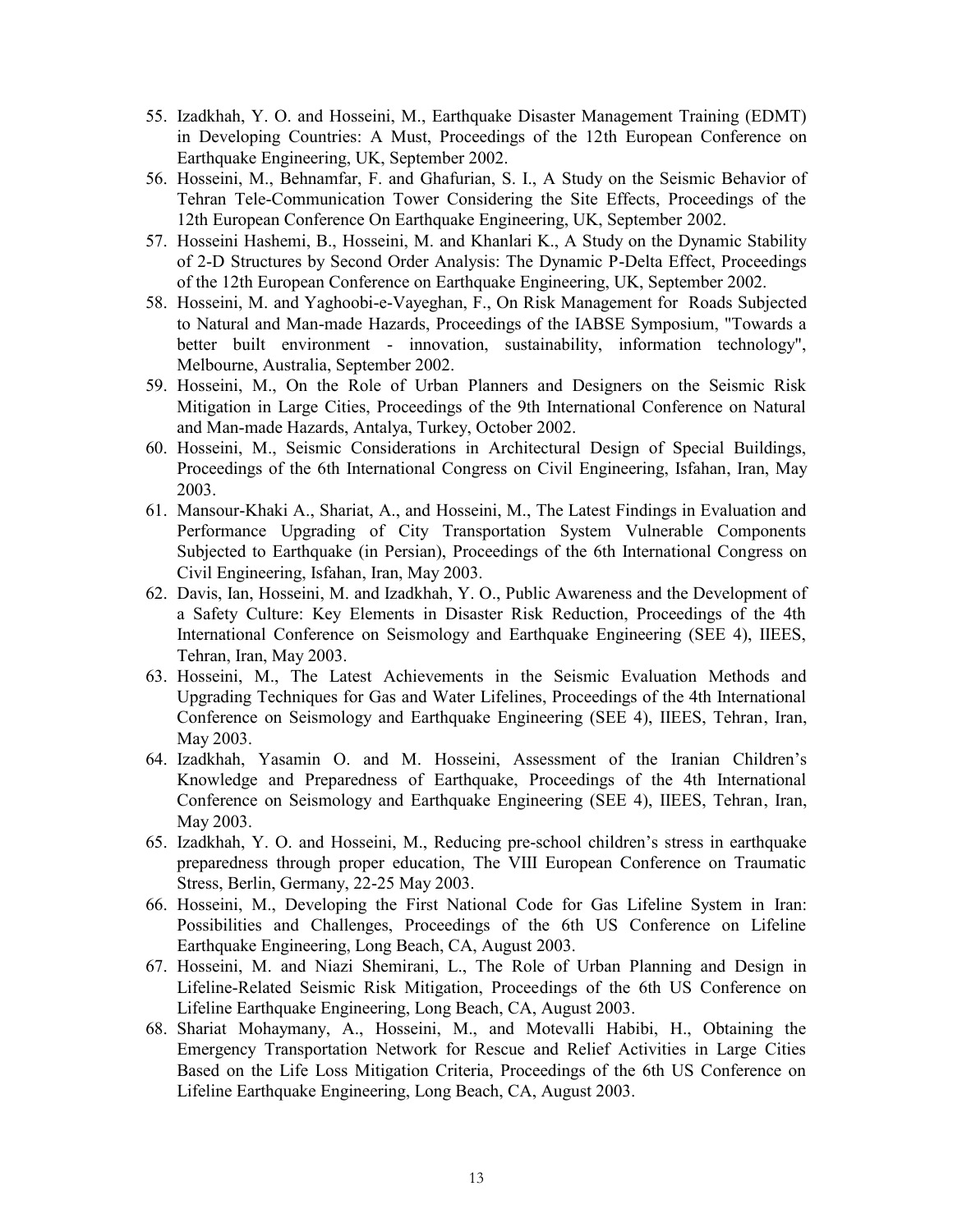- 69. Yaghoobi Veyeghan, F., Firoozi Nezamabadi, M., and Hosseini, M., Seismic Hazard Analysis and Developing the Uniform Hazard Spectra for an Under-Construction Railroad Bridge, Proceedings of the 6th US Conference on Lifeline Earthquake Engineering, Long Beach, CA, August 2003.
- 70. \*\*\*\*\*\*\*\*\*\*\*\*\*\*\*\*\*\*\*\*\*\*\*\*\*\*\*\*\*\*\*\*\*\*\*
- 71. Hosseini, M., Yazdinejad, M. M., and Sarvghad Moghadam, A. R., Introducing a storydependent response modification factor for steel buildings with concentrically braced frames, Proceedings of the 13th World Conference on Earthquake Engineering (13WCEE), Vancouver, British Colombia, Canada, August 2004.
- 72. Izadkhah, Y. O. and Hosseini, M., Using Internet communication in Increasing Earthquake Disaster Awareness and Preparedness, Proceedings of the 13th World Conference on Earthquake Engineering (13WCEE), Vancouver, British Colombia, Canada, August 2004.
- 73. Shariat Mohaymany, A., Hosseini, M., and Motevalli Habibi, H., Prioritizing the retrofit of vulnerable components of urban transportation system based on the optimized rescue and Relief Travels, Proceedings of the 13th World Conference on Earthquake Engineering (13WCEE), Vancouver, British Colombia, Canada, August 2004.
- 74. Firoozi Nezamabadi, M., and Yaghoobi Veyeghan, F., Hosseini, M., Seismic Hazard Analysis and Developing the Uniform Hazard Spectra for Vulnerability Analysis of an Existing Building, Proceedings of the 13th World Conference on Earthquake Engineering (13WCEE), Vancouver, British Colombia, Canada, August 2004.
- 75. Hatami, M., Ghafory-Ashtiany, M., and Hosseini, M., Experimental and Analytical Study of a High Voltage Instrument Transformer, Proceedings of the 13th World Conference on Earthquake Engineering (13WCEE), Vancouver, British Colombia, Canada, August 2004.
- 76. Hosseini, M. and Firoozi Nezamabadi, M., A Study on the Effect of Vertical Ground Acceleration on the Seismic Response of Steel Buildings, Proceedings of the 13th World Conference on Earthquake Engineering (13WCEE), Vancouver, British Colombia, Canada, August 2004.
- 77. Bahrami Movini M., Shariat Mohaymany, A., and Hosseini, M., Proposing Some Criteria for Planning and Selecting the Temporary Shelters Location after Earthquake (in Persian), Earthquake Conference, Kerman, July 2004.
- 78. Hosseini, M. and Izadkhah, Y. O., Lessons Learnt form the Bam Earthquake of December 26, 2003, Proceedings of Symposium on Seismic Hazard Evaluation and Risk Reduction, Asian Seismological Commission (ASC), Yerevan, Armenia, October 18-21, 2004.
- 79. Hosseini, M., The Relations between Disaster Risk Management And Quality Management, Proceedings of the 2nd International Conference on Quality Management, Iran Group of Surveyors (IGS), Tehran, December 2004.
- 80. Hosseini, M., Health Care Centers and Disaster Mitigation: Architectural, Structural, and Emergency Management Issues, International Conference on Earthquake Engineering: Earthquake Engineering in 21st Century to Mark 40 Years of IZISS – Skopje, Macedonia, 27 August-1 September 2005.
- 81. Hosseini, M. and Izadkhah, Y. O., Training the Authorities for Earthquake Emergency Response: Challenges and Opportunities, Proceedings of The 1st International Conference on Integrated Natural Disaster Management (INDM), Tehran, January 2006.
- 82. Hosseini, M., Shariat Mohaymany, A., and M. Bahrami Movini, "Post-Earthquake Emergency Shelters in Large Cities Based on Their Accessibility, Proceedings of the 8th US National Conference on Earthquake Engineering, San Francisco, USA, April 2006.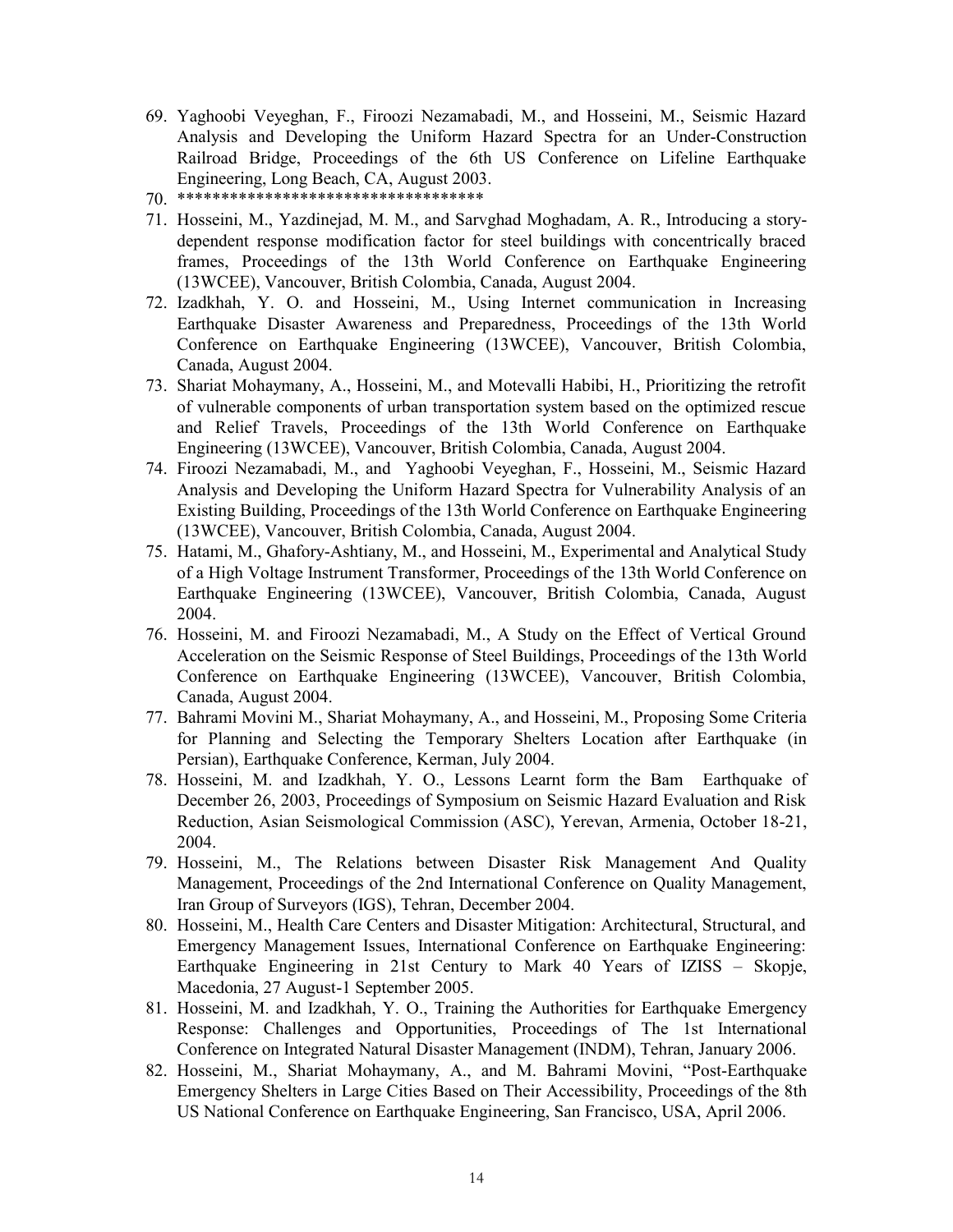- 83. Hosseini, M. and Esmaeili, M., Story-dependent Response Modification Factors for Eccentrically Braced Frames: A New Lateral Load Pattern, Proceedings of the 8th US National Conference on Earthquake Engineering, San Francisco, USA, April 2006.
- 84. Izadkhah, Y. O. and Hosseini, M., Earthquake Disaster Planning in Nursery Schools, Proceedings of the 8th US National Conference on Earthquake Engineering, San Francisco, USA, April 2006.
- 85. Takin, Kambiz and Hosseini, M., A Method for Retrofit of Historical Buildings through Their Core (in Persian), Proceedings of the 1st Conference on Earthquake Crisis Management in Cities with Historical Texture, Yazd, May 2006.
- 86. Hosseini, M. and Rezaee, M. R., Proposing a New Lateral Load Pattern for Eccentrically Braced Steel Frames (in Persian), Proceedings of the 7th International Congress on Civil Engineering, Tarbiat Modarres University, Tehran, Iran, May 2006.
- 87. Rezaee, M. R. and Hosseini, M., A Study on the Types and Locations of Plastic Hinges in Eccentrically Braced Steel Frames by Using Nonlinear Dynamic Analyses, Proceedings of the 7th International Congress on Civil Engineering (in Persian), Tarbiat Modarres University, Tehran, Iran, May 2006.
- 88. Hosseini, M., Investigating the Construction of Earthquake Resistant Satellite Towns near Tehran and Moving the Major Part of the Government to Them as an Essential Way for Solving Tehran Problems (in Persian), Proceedings of the 2nd Seminar on Construction in the Capital, Tehran University, June 2006.
- 89. Hosseini, M., Integrated Disaster Risk Management System for Industries Subjected to Natural Hazards, 6th Annual IIASA-DPRI Forum on Disaster Risk Management, Istanbul, Turkey, August 13-17, 2006.
- 90. Yaghoobi Vayeghan, F. and Hosseini, M., Key Issues on Seismic Risk Evaluation of Intercity Road Systems, Proceedings of International Disaster Reduction Conference, Davos, Switzerland, 27th August – 1st September 2006.
- 91. Hosseini, M. and Izadkhah, Y. O., Using rural ICT centers as multi-purpose media for community-based risk reduction, Proceedings of International Disaster Reduction Conference, Davos, Switzerland, 27th August – 1st September 2006.
- 92. Izadkhah, Y. O. and Hosseini, M., and Suarez, P., Disaster Education for All: Tapping into Opportunities, Proceedings of International Disaster Reduction Conference, Davos, Switzerland, 27th August – 1st September 2006.
- 93. Hosseini, M. and Izadkhah, Y. O., Training People for Disasters in Residential Complexes – From Risk to Opportunities, Proceedings of the 1st European Conference on Earthquake Engineering and Seismology, Geneva, Switzerland, 3-8 September 2006.
- 94. Hosseini, M. and Esmaeili, M., Studying the Energy Dissipation in EBFs Subjected to Earthquake by Using Nonlinear Dynamic Analyses, Proceedings of the 1st European Conference on Earthquake Engineering and Seismology, Geneva, Switzerland, 3-8 September 2006.
- 95. Hosseini, M. and Khoshamadi, A., A More Realistic Lateral Load Pattern for Design of R/C Buildings with Moment Frames and Shear Walls, Proceedings of the 1st European Conference on Earthquake Engineering and Seismology, Geneva, Switzerland, 3-8 September 2006.
- 96. Hosseini, M. and Yaghoobi Vayeghan, F., Developing a Model for Seismic Risk Assessment (SRA) of Intercity Road Networks in Iran, Proceedings of the 1st European Conference on Earthquake Engineering and Seismology, Geneva, Switzerland, 3-8 September 2006.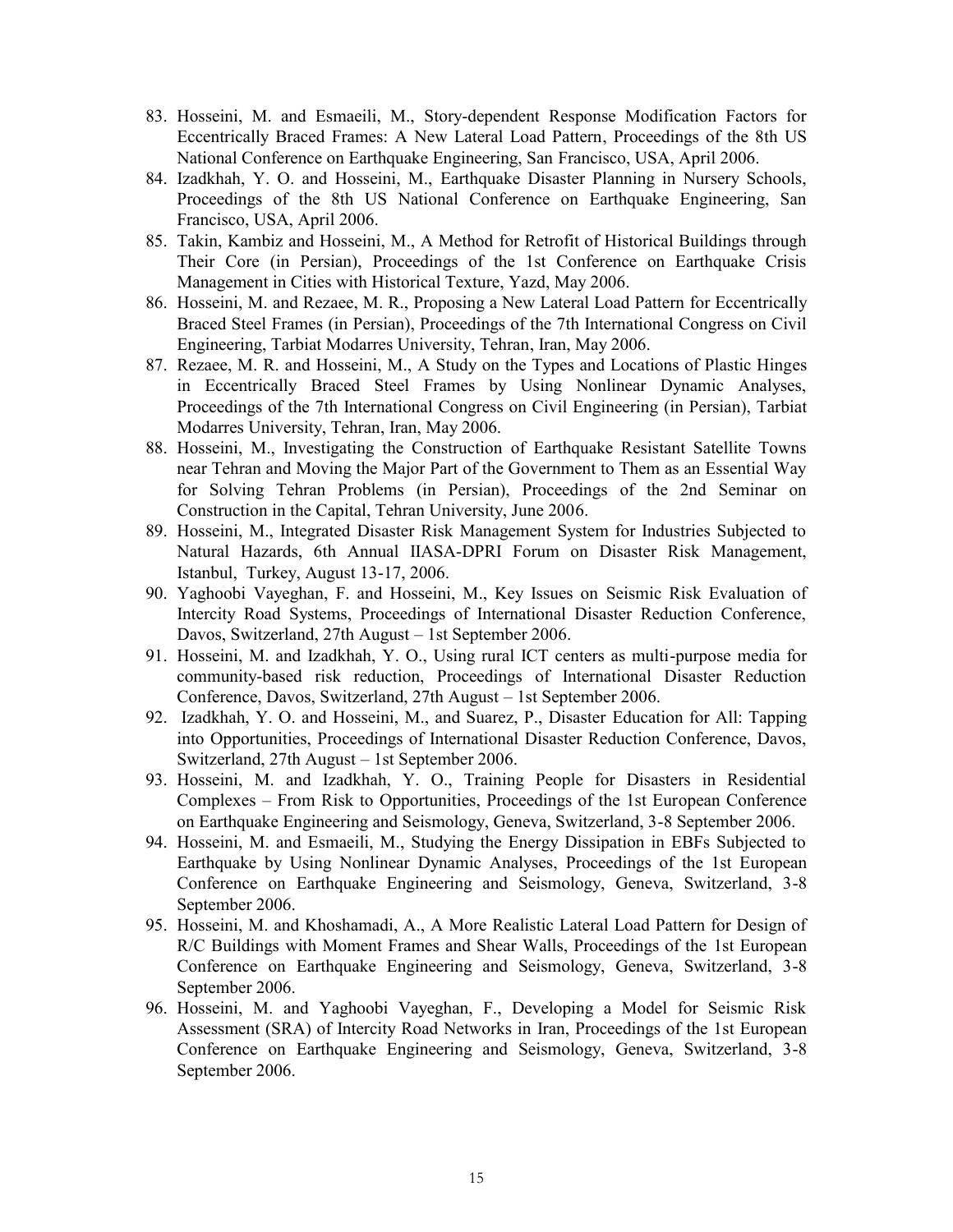- 97. Hosseini, M. and Izadkhah, Y. O., The Importance of Disaster Training for Lifeline Personnel in Emergency Management Programs, Symposium on Earthquake and Tsunami Disaster Preparedness and Mitigation, Bangkok, Thailand, June 2006.
- 98. Izadkhah, Y. O. and Hosseini, M., Disaster Preparedness Strategy through Earthquake Education and Training of Classified Target Groups, Proceedings of The 2nd International Conference on Integrated Natural Disaster Management (INDM), Tehran, February 2007.
- 99. Hosseini, M. and Fathi H., On the Relationship of Urban and Regional Planning with Earthquake Risk Management: Tehran Case Study, Proceedings of the 5th Int'l Conference on Seismology and Earthquake Eng. (SEE-5), IIEES, Tehran, Iran, 13-16 May 2007.
- 100.Hosseini, M. and Izadkhah, Y. O., Training Tehran Telephone Taxi Drivers as Emergency Reporters in the Aftermath of Earthquakes, Proceedings of the 5th Int'l Conference on Seismology and Earthquake Eng. (SEE-5), IIEES, Tehran, Iran, 13-16 May 2007.
- 101.Kangarloo K. and Hosseini, M., A Study on Orthogonal Rollers as Seismic Isolators (in Persian), Proceedings of the 5th Int'l Conference on Seismology and Earthquake Eng. (SEE-5), IIEES, Tehran, Iran, 13-16 May 2007.
- 102.Hashemi, S. A. and Hosseini, M., The Effect of Vertical Earthquake Component on the Columns of Steel Buildings with Moment Frames (in Persian), Proceedings of the 5th Int'l Conference on Seismology and Earthquake Eng. (SEE-5), IIEES, Tehran, Iran, 13- 16 May 2007.
- 103.Rezaee M. R. and Hosseini, M., Studying the Effects of Unequal Link Beams in EBFs by Using Nonlinear Time History Analysis (in Persian), Proceedings of the 5th Int'l Conference on Seismology and Earthquake Eng. (SEE-5), IIEES, Tehran, Iran, 13-16 May 2007.
- 104.Bayat V., Hosseini, M. and Hosseinzadeh N., Comparison of Nonlinear Behavior of Y-Bracing with X-Bracings in Steel Buildings (in Persian), Proceedings of the 5th Int'l Conference on Seismology and Earthquake Eng. (SEE-5), IIEES, Tehran, Iran, 13-16 May 2007.
- 105.Fatemi, A. A., Hosseini, M. and Tabrizian, Z., Quick Seismic Evaluation of Residential buildings in Bandar Abbas (in Persian), Proceedings of the 5th Int'l Conference on Seismology and Earthquake Eng. (SEE-5), IIEES, Tehran, Iran, 13-16 May 2007.
- 106.Hosseini, M., Creating Multi-Purpose Complexes with Special Architectural and Structural Design for Community-Based Disaster Risk Management in Large Cities, Proceedings of the First Conference of Structure and Architecture, Faculty of Architecture, University of Tehran, 20 - 21 May 2007.
- 107.Sabzghabaii, R., Bagheri, M. S. and Hosseini, M., Light Weight Architecture an Approach for Achieving the Seismic Safety of Buildings (in Persian), Proceedings of the 1st Conference on Structure and Architecture, School of Architecture, University of Tehran, 20 - 21 May 2007.
- 108.Hosseini, M. and Kangarloo K., Introducing orthogonal rollers pairs as an effective isolating system for low rise buildings, Proceedings of the 6th Int'l Conference on Earthquake Resistant Engineering Structures (ERES 2007), Bologna, Italy, June 2007.
- 109.Hosseini, M., Reconstruction of Towns and Cities after Destructive Earthquakes: Challenges and Possibilities from the Urban Design Point of View, Proceedings of the 9th Canadian Conference on Earthquake Engineering, Ottawa, Canada, July 2007.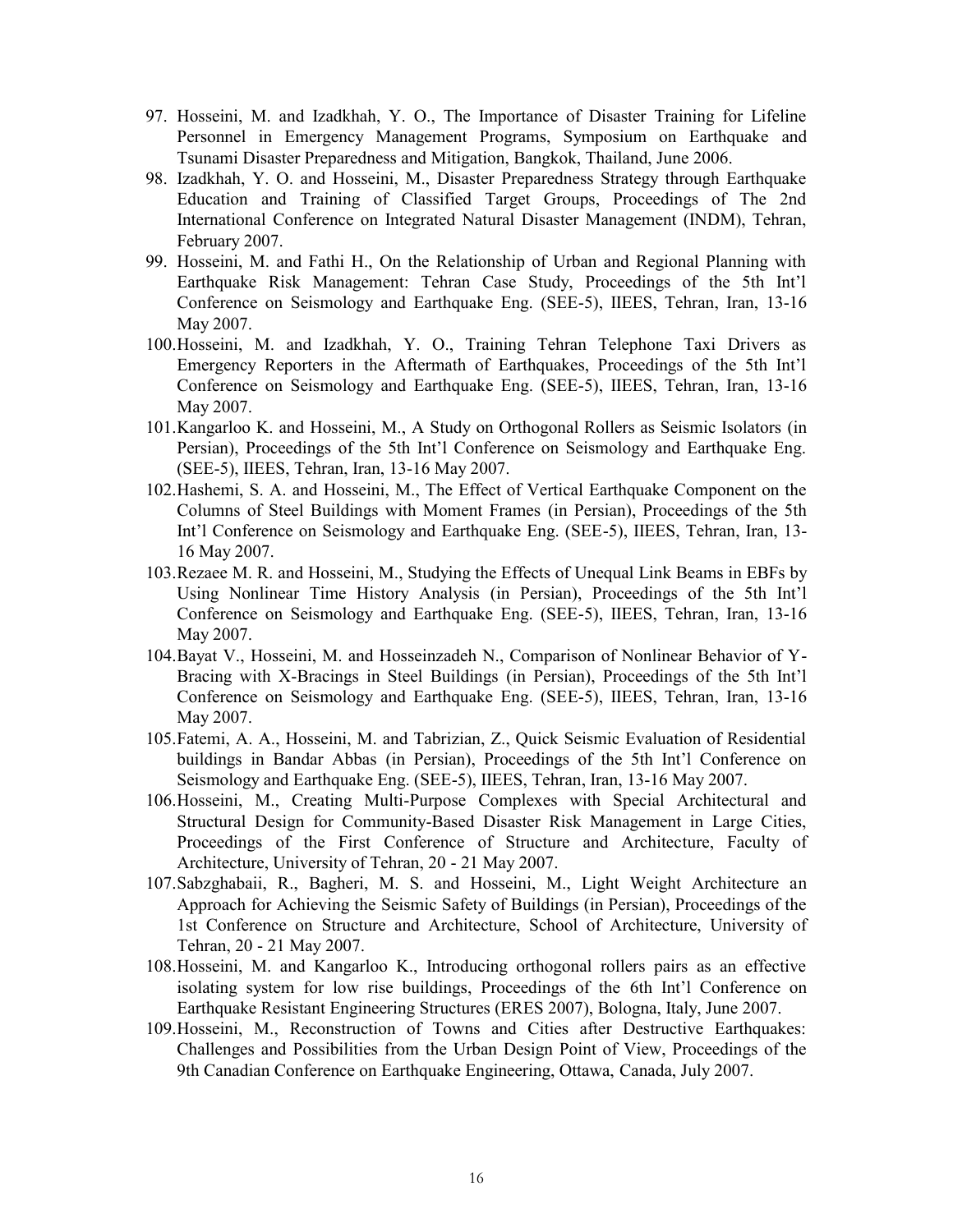- 110.Hosseini, M. and Rahimi, R., Design Verification of Steel Buildings with Eccentrically Braced Frames by Using Pushover Analyses, Proceedings of the 9th Canadian Conference on Earthquake Engineering, Ottawa, Canada, July 2007.
- 111.Izadkhah, Y. O. and Hosseini, M., Community Challenges Following Darb-e-Astaneh (Silakhor) Earthquake of March 31, 2006, Proceedings of the 9th Canadian Conference on Earthquake Engineering, Ottawa, Canada, July 2007.
- 112.Hosseini, M. and Izadkhah, Y. O., Using the Unusual Behavior of Animals for Earthquake Prediction in Urban Areas, ISDR Conference, Harbin, China, August 2007.
- 113. Izadkhah, Y. O. and Hosseini, M., Reducing Vulnerability to Natural Disasters through Proactive Means: The Implication of School Safety and Education of Children, ISDR Conference, Harbin, China, August 2007.
- 114.Hosseini, M., Combining Architectural-, Structural-, and Industrial Design: A Necessity for Having Disaster Proof Future Buildings, Proceedings of the 1st International Conference on Engineering and Product and Design Education, Northumbria University, Newcastle Upon Tyne, UK, 13-14 September 2007.
- 115.Hosseini, M. and Khavari, S. R., Vulnerability Assessment of an Existing Highway Bridge by 3-D Push-Over Analysis and Proposing its Retrofit Design, The 1st International Conference of European Asian Civil Engineering Forum (EACEF) at the Universitas Pelita Harapan, Lippo Karawaci, Jakarta, Indonesia, 26-27 September 2007.
- 116.Izadkhah, Y. O. and Hosseini, M., The Prerequisites for Sustainable Neighborhood Planning in Large Cities Located in Seismic Areas, Proceedings of the 3rd International Conference on Integrated Natural Disaster Management (INDM), Tehran, February 2008.
- 117.Hosseini, M. and Izadkhah, Y. O., Scenario-Based Training of Managers and Personnel in Lifelines and Industries –A Requirement for Successful Emergency Management Programs, Proceedings of the 3rd International Conference on Integrated Natural Disaster Management (INDM), Tehran, February 2008.
- 118.Hosseini, M. and Khoshamadi, A., A More Realistic Lateral Load Pattern for Design of R/C Buildings with Moment Frames and Shear Walls, Proceedings of 2008 Seismic Engineering International Conference Commemorating the 1908 Messina and Reggio Calabria Earthquake, University of Riggio Calabria, Italy, 8-11 July 2008.
- 119.Hosseini, M., Karimiyan, S., Ghafooripour, A., and Jabbarzadeh M. J., The Seismic Reliability of Offshore Structures Based on Their Nonlinear Time History Analyses, Proceedings of 2008 Seismic Engineering International Conference Commemorating the 1908 Messina and Reggio Calabria Earthquake, University of Riggio Calabria, Italy, 8-11 July 2008.
- 120.Hosseini, M., Salek, Sh., and Moradi, M., The Effect of Corrosion on the Seismic Behavior of Buried Pipelines and a Remedy for Their Seismic Retrofit, Proceedings of 2008 Seismic Engineering International Conference Commemorating the 1908 Messina and Reggio Calabria Earthquake, University of Riggio Calabria, Italy, 8-11 July 2008.
- 121.Hosseini, M. and Khavari S. R., Vulnerability Assessment of an Existing Highway Bridge by 3-D Nonlinear Time History Analyses and Proposing its Retrofit Design, Proceedings of the 4th International Conference on Bridge Maintenance, Safety and Management (IABMAS 2008), Soul, South Korea, 13-17 July 2008.
- 122.Hosseini, M., Banaeizadeh, Y., and Khavari, S. R., Vulnerability Assessment of an Existing Highway Bridge by Push-Over and 3-D Nonlinear Time History Analyses for its Seismic Retrofit Design, The 6th US National Seismic Conference on Bridges and Highways, Charleston, SC, USA, 27-30 July 2008.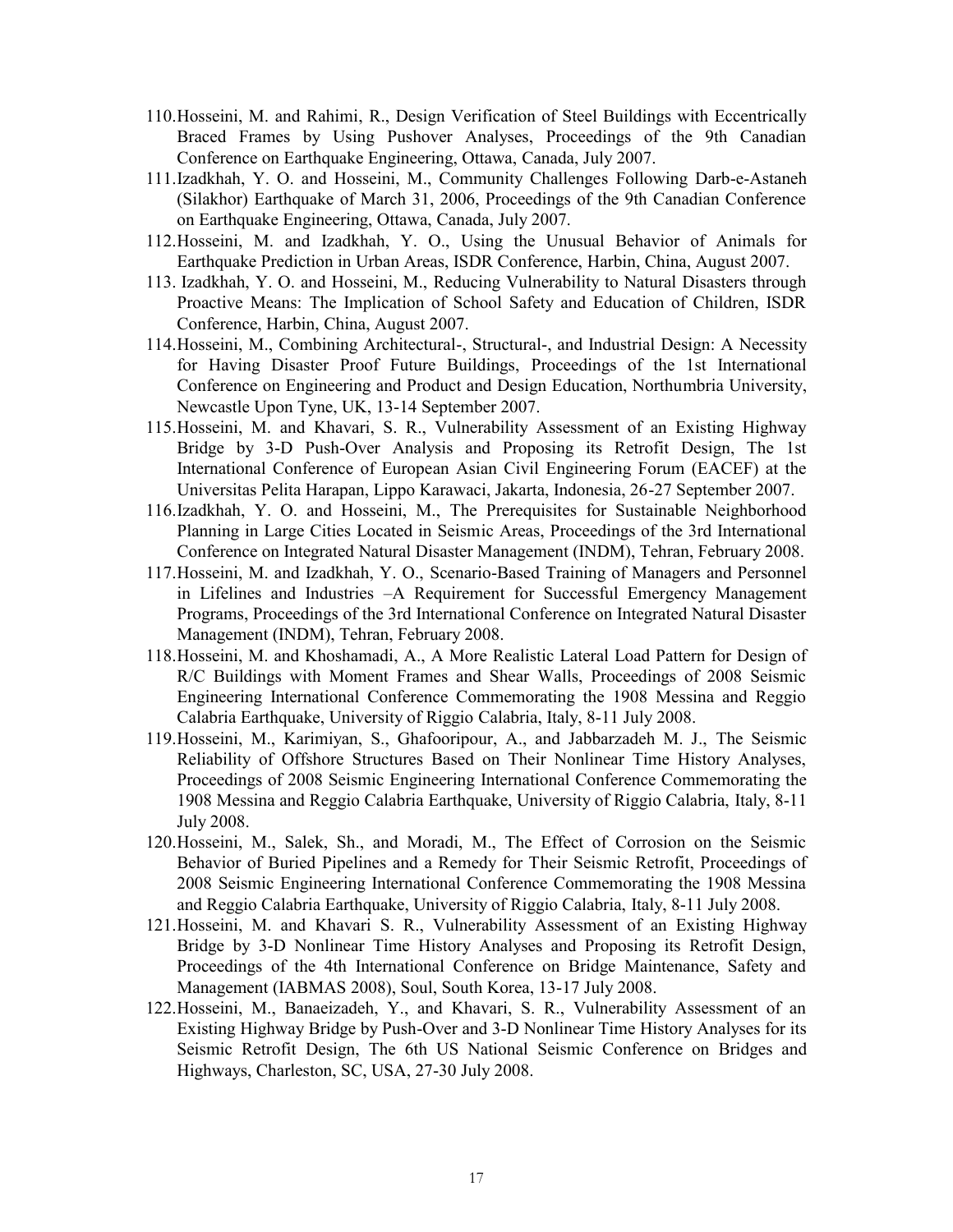- 123.Hosseini, M. and Khalvati, Amir Hossein, A New Methodology to Evaluate the Seismic Risk of Electrical Power Substations, Proceedings of the 14th World Conference on Earthquake Engineering, Beijing, China, October 2008.
- 124.Hosseini, M. and Yaghoobi Veyeghan, Fariborz, A Risk Management Model for Intercity Road Systems, Proceedings of the 14th World Conference on Earthquake Engineering, Beijing, China, October 2008.
- 125.Hosseini, M., Izadkhah, Yasamin O. and Payman Pir-Ata, Lessons Learnt from Shelter Actions and Reconstruction of Bam after the Destructive Earthquake of December 26, 2003, Proceedings of the 14th World Conference on Earthquake Engineering, Beijing, China, October 2008.
- 126.Hosseini, M., Shadman Heidari, Peyman and Heravi, Mojtaba, Analytical and Experimental Study of the Effect of Bracing Pattern in the Lateral Load Bearing Capacity of Concentrically Braced Steel Frames, Proceedings of the 14th World Conference on Earthquake Engineering, Beijing, China, October 2008.
- 127.Hosseini, M. and Salemi, Ali, Studying the Effect of Earthquake Excitation Angle on the Internal Forces of Steel Building's Elements by Using Nonlinear Time History Analyses, Proceedings of the 14th World Conference on Earthquake Engineering, Beijing, China, October 2008.
- 128.Hosseini, M. and Moshirvaziri, Hazhir, A Procedure for Risk Mitigation of Water Supply System in Large and Populated Cities, Proceedings of the 14th World Conference on Earthquake Engineering, Beijing, China, October 2008.
- 129.Hosseini, M. and Abbasi, Laya, Proposing Input-Dependent Mode Contribution Factors for Simplified Seismic Response Analysis of Building Systems, Proceedings of the 14th World Conference on Earthquake Engineering, Beijing, China, October 2008.
- 130.Hosseini, M. and Vaseghinia, Ali, A New Insight to the Earthquake Input Energy and Its Variation with Building's Dynamical Characteristics, Proceedings of the 14th World Conference on Earthquake Engineering, Beijing, China, October 2008.
- 131.Khalvati, Amir Hossein and Hosseini, M., Seismic Performance of Electrical Substations' Equipments in Iran's Recent Earthquakes, Proceedings of the 14th World Conference on Earthquake Engineering, Beijing, China, October 2008.
- 132.Javan Foroozandeh, Ali, Hosseini, M. and Sadeghi, Maryam, Guidelines for Design of Temporary Shelters after Earthquakes Based on Community Participation, Proceedings of the 14th World Conference on Earthquake Engineering, Beijing, China, October 2008.
- 133.Izadkhah, Yasamin O. and Hosseini, M., Using Proactive Means in Reducing Vulnerability to Natural Disasters, Proceedings of the 14th World Conference on Earthquake Engineering, Beijing, China, October 2008.
- 134.Aghabeigi, Hossein, Hosseini, M. and Sharifi Boroujerdi, Farid, Seismic Evaluation of 300 Damaged Buildings in Darb-e-Astaneh, Iran Earthquake of March 2006 for Their Repair Design, Proceedings of the 14th World Conference on Earthquake Engineering, Beijing, China, October 2008.
- 135.Aghabeigi, Hossein, Aghabeigi Ehsan and Hosseini, M., Lessons Learnt from Repair Project of 300 Buildings Damaged in Darb-e-Astaneh, Iran Earthquake of March 2006, Proceedings of the 14th World Conference on Earthquake Engineering, Beijing, China, October 2008.
- 136.Yekani, M, Hashemi, Moghadam, A. S., Ziyaeifar, M and Hosseini M., The New Method for Control and Reduction of Torsion with Base Isolation, Proceedings of the 14th World Conference on Earthquake Engineering, Beijing, China, October 2008.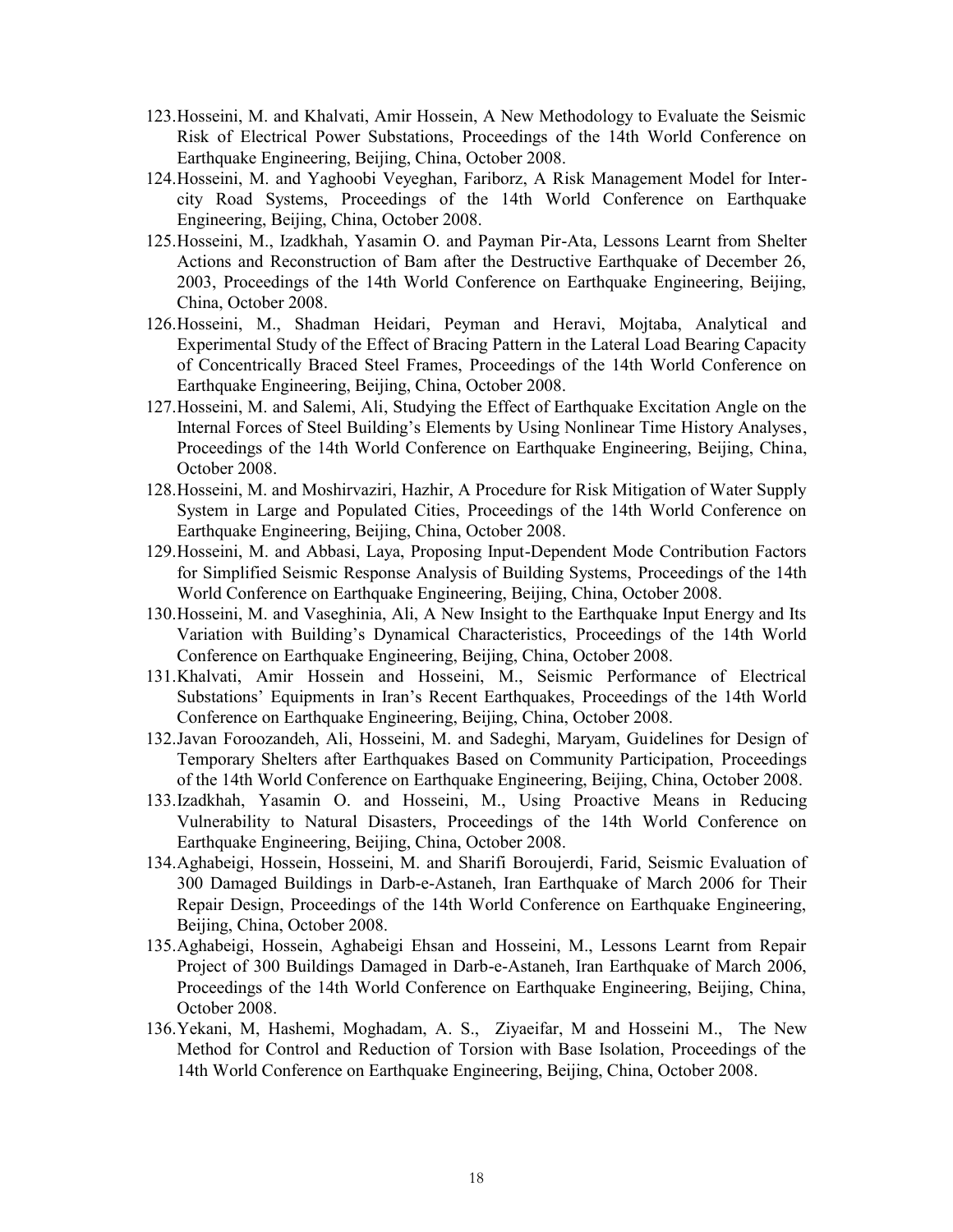- 137.Hosseini, M. and Azizpour, Omid, Seismic Vulnerability Assessment of Process Piping Supported on Pipe-way in Industrial Plants, Proceedings of the 14th World Conference on Earthquake Engineering, Beijing, China, October 2008.
- 138. Rezaei, Mohammad Reza and Hosseini, M., Introducing E2D: a Computer Program for Using the Result of ETABS in DRAIN, Proceedings of the 14th World Conference on Earthquake Engineering, Beijing, China, October 2008.
- 139.Izadkhah, Y. O. and Hosseini, M., Using Songs as Educational Tools for Teaching Disaster Issues to Preschoolers, Proceedings of International Conference on Rebuilding Sustainable Communities for Children and their Families after Disasters, 16-19 November 2008, Boston, MA, USA.
- 140.Hosseini, M., Mirzaee, Rahman, and Kourehli, Seyyed Sina, A Study on Using Earthquake Input Energy as a Target Function for Optimizing the Seismic Design of Building Systems, Proceedings of the Third International Conference on Modeling, Simulation and Applied Optimization (ICMSAO'09), American University of Sharjah, Sharjah, U.A.E., 20-22 January 2009.
- 141.Izadkhah, Yasamin O. and Hosseini, M., A Review of the Earthquake Education Process in Iran (in Persian), Proceedings of the 4th International Conference on Integrated Natural Disaster Management (INDM), Tehran, 1-2 March 2009.
- 142.Hosseini, M. and Soroor, Amirhossein, A Study on the Use of Orthogonal Pairs of Rods on Concave Beds (OPRCB) as a Base Isolation Device for Building Systems, Proceedings of the 8th Int'l Congress on Civil Engineering, Shiraz University, Shiraz, Iran, 14-17 May 2009.
- 143.Hosseini, M.; Raoufi, Amir; Khalvati, Amir Hossein and Soroor, Amirhossein, A Seismic Risk Management Model for Electric Power Distribution Networks in Large Cities by Concentration on Low-Voltage Substations, Proceedings of the 7th US International Conference on Lifeline Earthquake Engineering (ASCE/TCLEE 2009), Oakland, California, USA, 28 June – 1 July 2009.
- 144.Razzaghi, Mehran S., Hosseini, M. and Sharifi, Farid, Missing Factors in Seismic Safety Evaluation of Petrochemical Facilities by Practicing Engineers, Proceedings of the 7th US International Conference on Lifeline Earthquake Engineering (ASCE/TCLEE 2009), Oakland, California, USA, 28 June – 1 July 2009.
- 145.Azizpour, Omid and Hosseini, M., A Verification Study of ASCE Recommended Guidelines for Seismic Evaluation and Design of 'on Pipe-way Piping' in Petrochemical Plants, Proceedings of the 7th US International Conference on Lifeline Earthquake Engineering (ASCE/TCLEE 2009), Oakland, California, USA, 28 June – 1 July 2009.
- 146.Khalvati, Amir Hossein and Hosseini, M., Seismic Performance of Electrical Substations' Equipment in Bam Earthquake (Iran 2003), Proceedings of the 7th US International Conference on Lifeline Earthquake Engineering (ASCE/TCLEE 2009), Oakland, California, USA, 28 June – 1 July 2009.
- 147.Hosseini, M., Soroor, Amirhossein and Khavari, Seyyedreza, Using Orthogonal Pairs of Rollers on Concave Beds (OPRCB) in Seismic Design and Retrofit of Highway Bridges, Proceedings of IABMAS 2010 Conference, Philadelphia, Pennsylvania, USA, 11-15 July 2010.
- 148.Khavari, Seyyedreza and Hosseini, M., Seismic Vulnerability Assessment and Comparing Various Retrofit Designs for an Existing Highway Bridge, Proceedings of IABMAS 2010 Conference, Philadelphia, Pennsylvania, USA, 11-15 July 2010.
- 149.Hosseini, M., Vetr Tamijani, Mohammad Ghassem and Riahi Nouri, Abolfazl, Optimizing the Distribution of Dampers along the Shear Buildings' Height Based on the Seismic Input Energy, Proceedings of the 4th International Conference from Scientific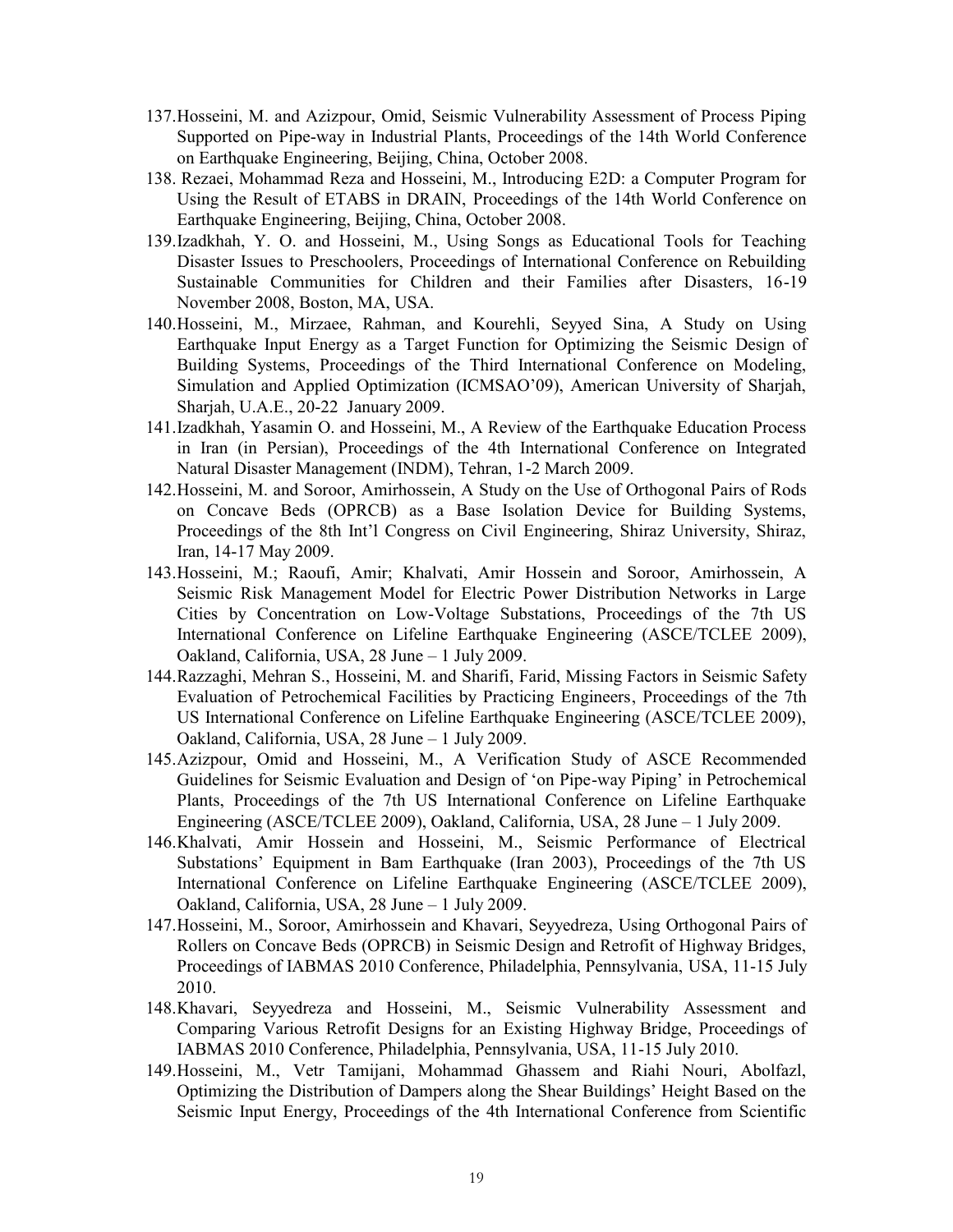Computing to Computational Engineering (4th IC-SCCE), Athens, Greece, 7-10 July 2010.

- 150.Emamjome, Hossein and Hosseini, M., A Method for Assessment of Water Distribution Networks' Redundancy by Using Informational Entropy, Proceedings of the 4th International Conference from Scientific Computing to Computational Engineering (4th IC-SCCE), Athens, Greece, 7-10 July 2010.
- 151.Abbassi, Ehsan and Hosseini, M., The Necessity of Simultaneous Consideration of the 100%-30% Lateral Loads Combination and the Vertical Load Formula in Buildings Seismic Design, Proceedings of the 4th International Conference from Scientific Computing to Computational Engineering (4th IC-SCCE), Athens, Greece, 7-10 July 2010.
- 152.Hosseini, M., Soroor, Amirhossein, On the Use of Modified Runge-Kutta Numerical Technique for Solving Problems in Nonlinear Structural Dynamics, Proceedings of the 4th International Conference from Scientific Computing to Computational Engineering (4th IC-SCCE), Athens, Greece, 7-10 July 2010.
- 153.Moradi, Masoud, Yahyai, Mahmood, Hosseini, M. and Salek, Shamila, Using Nonlinear Static and Dynamic Analyses for Seismic Assessment of Asymmetric Concentrically Braced Steel Buildings, Proceedings of the 4th International Conference from Scientific Computing to Computational Engineering (4th IC-SCCE), Athens, Greece, 7-10 July 2010.
- 154.Kashani Madani, Behrang and Hosseini, M., Optimal Storey-Wise Distribution of Viscous Dampers in a 5-Storey 2-Dimensional Structure, Proceedings of 17th International Congress on Sound and Vibration (ICSV17), Cairo, Egypt, 18-22 July 2010.
- 155.Hosseini, M. and Malek, Amirmasoud, Optimum Use of Viscous Dampers in Multi-Story Steel Buildings for Upgrading Their Seismic Behavior, Proceedings of the 9th US National and the 10th Canadian Conference on Earthquake Engineering, Toronto, Canada, 25-29 July 2010.
- 156.Hosseini, M., Soroor, Amirhossein and Bayat, Zohreh, Using Orthogonal Pairs of Rods on Concave Beds (OPRCB) as Seismic Base Isolation Devise for Buildings – Part (I): Numerical and Analytical Studies of OPRCB Devices, Proceedings of the 9th US National and the 10th Canadian Conference on Earthquake Engineering, Toronto, Canada, 25-29 July 2010.
- 157.Hosseini, M., Soroor, Amirhossein and Bayat, Zohreh, Using Orthogonal Pairs of Rods on Concave Beds (OPRCB) as Seismic Base Isolation Devise for Buildings – Part (II): Effectiveness of the OPRCB Isolators in Seismic Response Reduction, Proceedings of the 9th US National and the 10th Canadian Conference on Earthquake Engineering, Toronto, Canada, 25-29 July 2010.
- 158.Ranjbaran, Fariman and Hosseini, M., A Simplified Analysis Model for Nonlinear Seismic Analysis of Confined Masonry Walls, Proceedings of the 9th US National and the 10th Canadian Conference on Earthquake Engineering, Toronto, Canada, 25-29 July 2010.
- 159.Poursamad Bonab, Alireza and Hosseini, M., A Study on the Dependency of Seismic Input Energy on the Characteristics of Structural Hysteretic Behavior by Using an Explicit Hysteretic Mathematical Model, Proceedings of the 9th US National and the 10th Canadian Conference on Earthquake Engineering, Toronto, Canada, 25-29 July 2010.
- 160.Izadkhah, Y. O. and Hosseini, M., Earthquake Disaster Education for Sustainable Development, Proceedings of the 9th US National and the 10th Canadian Conference on Earthquake Engineering, Toronto, Canada, 25-29 July 2010.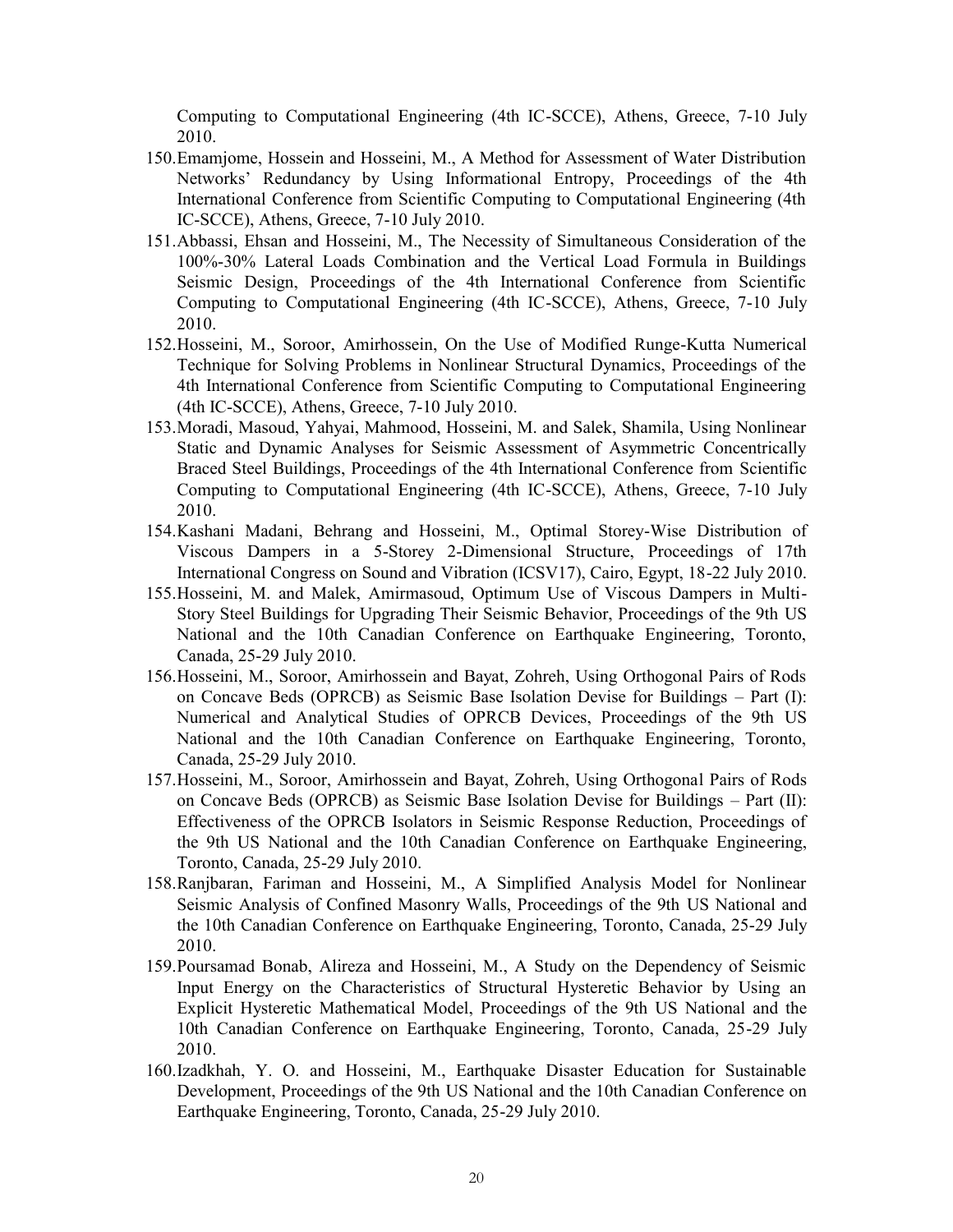- 161.Hosseini, M. and Yousefi, Saeed, A Study on the Possibility of Roof Isolation as a Technique for Upgrading the Seismic Behavior of Masonry Buildings, Proceedings of the 9th US National and the 10th Canadian Conference on Earthquake Engineering, Toronto, Canada, 25-29 July 2010.
- 162.Hosseini, M. and Behniafard, Mehdi, The use of detours as a mitigating measure for disaster risk reduction of inter-city road systems, Proceedings of the 9th US National and the 10th Canadian Conference on Earthquake Engineering, Toronto, Canada, 25-29 July 2010.
- 163.Hosseini, M., Karimiyan, Somayyeh, and Karimiyan, Morteza, A Quick Seismic Assessment Method for Jacket Type Offshore Structures by Combining Push-Over and Nonlinear Time History Analyses, Proceedings of the 9th US National and the 10th Canadian Conference on Earthquake Engineering, Toronto, Canada, 25-29 July 2010.
- 164.Hosseini, M. and Majd, Mahmood, Optimizing the Bracing Pattern of Steel Buildings with Concentrically Braced Frames Based on Fragility Concepts, Proceedings of the 9th US National and the 10th Canadian Conference on Earthquake Engineering, Toronto, Canada, 25-29 July 2010.
- 165.Hosseini, M. and Tahamouli Roudsari, Mehrzad, A Study on the Effects of Surface Transverse Waves on Buried Steel Pipelines Considering the Nonlinear Behavior of Soil and Pipes, Proceedings of the ASCE Pipeline 2010 Conference, Kingston, Colorado, USA, 28 August – 1 September, 2010.
- 166.Hosseini, M., Jalili, Samira, Azizpour Miandoab, Omid and Alikhani, Mohammadreza, Evaluating the Functionality of Water Distribution Networks in the Aftermath of Big Earthquakes Based on Nonlinear Modeling of Pipes Connections, Proceedings of the ASCE Pipeline 2010 Conference, Kingston, Colorado, USA, 28 August – 1 September, 2010.
- 167.Hosseini, M., Jalili, Samira, Assessment of the Nonlinear Behavior of Connections in Water Distribution Networks for their Seismic Evaluation, Proceedings of the Twelfth East Asia-Pacific Conference on Structural Engineering and Construction (EASEC-12), Hong Kong Special Administrative Region, China, 24-26 January 2011.
- 168.Hosseini, M., Soroor, Amirhossein, Sardar, Ali and Jafarieh, Farshid, A Simplified Method for Seismic Analysis of Tanks with Floating Roof by Using Finite Element Method: Case Study of Kharg (Southern Iran) Island Tanks, Proceedings of the Twelfth East Asia-Pacific Conference on Structural Engineering and Construction (EASEC-12), Hong Kong Special Administrative Region, China, 24-26 January 2011.
- 169.Faroughi, Alireza and Hosseini, M., Simplification of Earthquake Accelerograms for Quick Time History Analyses by Using Their Modified Inverse Fourier Transforms, Proceedings of the Twelfth East Asia-Pacific Conference on Structural Engineering and Construction (EASEC-12), Hong Kong Special Administrative Region, China, 24-26 January 2011.
- 170.Hosseini, M., Sadeghi, Hossein and Habiby, Seidali, Comparing the Nonlinear Behaviors of Steel and Concrete Link Beams in Coupled Shear Walls System by Finite Element Analysis, Proceedings of the Twelfth East Asia-Pacific Conference on Structural Engineering and Construction (EASEC-12), Hong Kong Special Administrative Region, China, 24-26 January 2011.
- 171.Hosseini, M., Mohammadpour, Saman, Khalvati, Amirhossein and Sadeghi, Mehdi, Seismic Evaluation of Substations' 230 kV Current Transformer – Case Study: Frequency Analysis of Tehran-Pars Substation's CT (in Persian), Proceedings of the 6th National Conference on Civil Engineering, Semnan University, Semnan, 26-27 April 2011.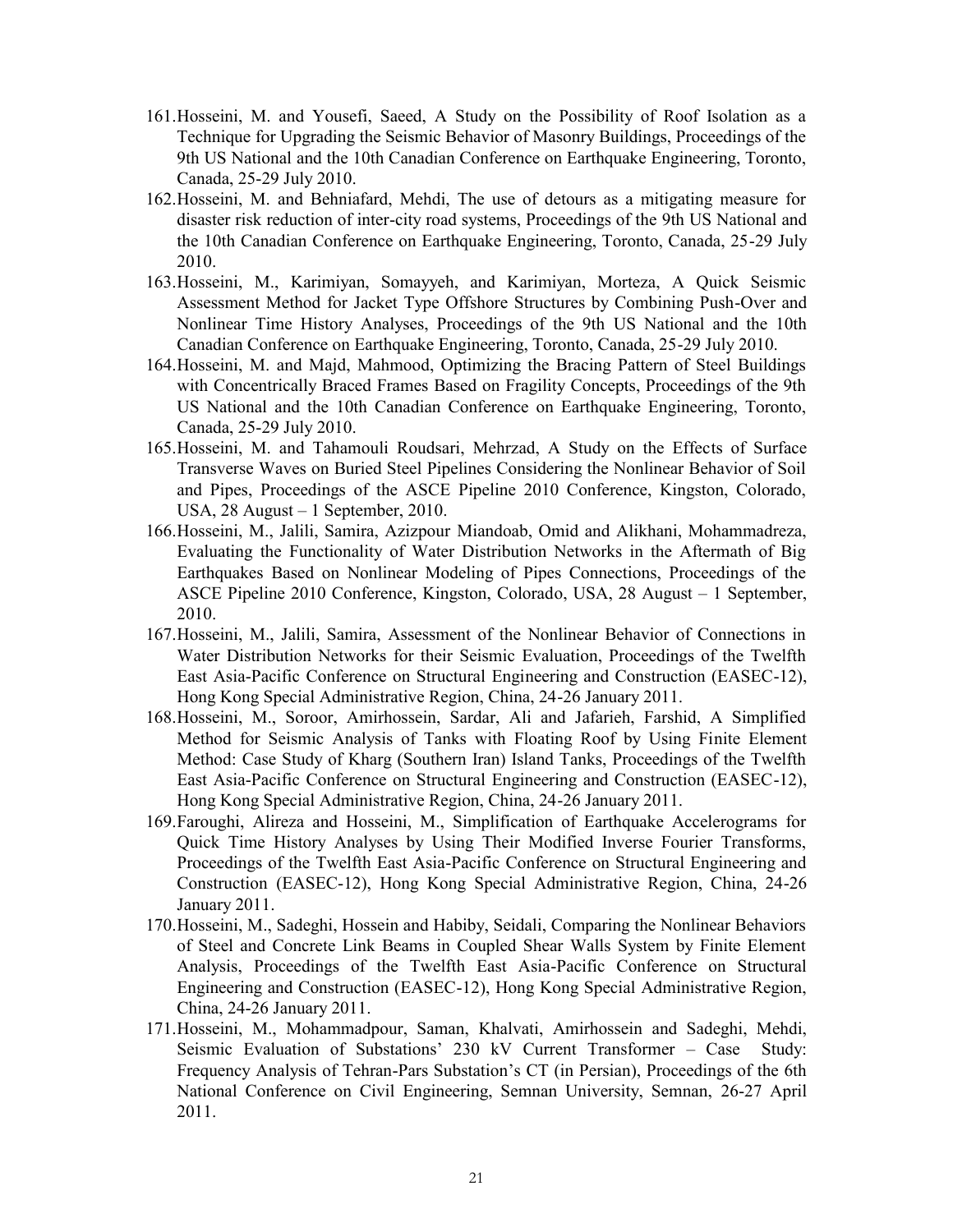- 172.Ghadimi, K., Hosseini, M., Naeimi, M. and Eskandari, M., Evaluation of Seismic Upgrade of Seismic Performance of Braced Frames by Using Yielding Elements (in Persian), Proceedings of the 6th National Conference on Civil Engineering, Semnan University, Semnan, 26-27 April 2011.
- 173.Pir-Ata, Peyman and Hosseini, M., Resilience in Building Industry and Its Effects on Earthquake Risk Management (in Persian), Proceedings of the 2nd International Conference on Architecture and Structure, Faculty of Fine Arts, University of Tehran, 15-16 May 2011.
- 174.Seyedinnoor, Seyed Pooya and Hosseini, M., Architectural Forms for Enhancing the Seismic Safety of Buildings Equipped with Innovative Seismic Protection Systems, Proceedings of the 2nd International Conference on Architecture and Structure, Faculty of Fine Arts, University of Tehran, 15-16 May 2011.
- 175.Seyedinnoor, Seyed Pooya and Hosseini, M., Integrating Structure, Architecture and Energy Efficient Systems to Achieve a Sustainable Super-tall Building, Proceedings of the 2nd International Conference on Architecture and Structure, Faculty of Fine Arts, University of Tehran, 15-16 May 2011.
- 176.Mohammadpour, Saman, Hosseini, M. and Sadeghi, Mehdi, Developing Analytical Seismic Fragility Curves for 230kV Current Transformer, Case Study: 230kV ABB Current Transformer (in Persian), Proceedings of the 6th International Conference on Seismology and Earthquake Engineering (SEE-6), 16-18 May 2011, Tehran, Iran.
- 177.Izadkhah, Yasamin O. and Hosseini, M., On the Use of Mobile Phones in Earthquake Emergency Response, Proceedings of the 6th International Conference on Seismology and Earthquake Engineering (SEE-6), 16-18 May 2011, Tehran, Iran.
- 178.Hosseini, M. and Farshadmanesh, Pegah., Simplified Dynamic Analysis of Sloshing Phenomenon in Tanks with Multiple Baffles Subjected to Earthquake, Proceedings of COMPDYN 2011, Equation Chapter 1 Section 1III ECCOMAS Thematic conference on Computational Methods in Structural Dynamics and Earthquake Engineering, M. Papadrakakis, M. Fragiadakis, V. Plevris (eds.), Corfu, Greece, 26–28 May 2011.
- 179.Hosseini, M. and Ashtari Larki, Amir, Physically Simplified Model of Multi-Story Buildings for Their Quick Dynamic Analysis, Proceedings of COMPDYN 2011, Equation Chapter 1 Section 1III ECCOMAS Thematic conference on Computational Methods in Structural Dynamics and Earthquake Engineering, M. Papadrakakis, M. Fragiadakis, V. Plevris (eds.), Corfu, Greece, 26–28 May 2011.
- 180.Ranjbaran, F. and Hosseini, M., A Study on the Effect of Tie Elements' Properties on the Seismic Behavior of Confined Masonry Walls by Using Nonlinear Finite Element Analyses, Proceedings of COMPDYN 2011, Equation Chapter 1 Section 1III ECCOMAS Thematic conference on Computational Methods in Structural Dynamics and Earthquake Engineering, M. Papadrakakis, M. Fragiadakis, V. Plevris (eds.), Corfu, Greece, 26–28 May 2011.
- 181.Soroushian, A., Hosseini, M. and Vaseghi, A., On the Performance of A Technique for More Efficient Time Integration When Applied to Bridge Structures Seismic Analysis Proceedings of COMPDYN 2011, Equation Chapter 1 Section 1III ECCOMAS Thematic conference on Computational Methods in Structural Dynamics and Earthquake Engineering, M. Papadrakakis, M. Fragiadakis, V. Plevris (eds.), Corfu, Greece, 26–28 May 2011.
- 182.Hosseini, M., and Karimiyan, Somayyeh, A Study on the Dependency of Seismic Input Energy on the Characteristics of Structural Hysteretic Behavior by Using Nonlinear Dynamic Analysis, Proceedings of the 10th biennial International Conference on Vibration Problems (ICoVP), Prague, Czech Republic, 5-8 September 2011.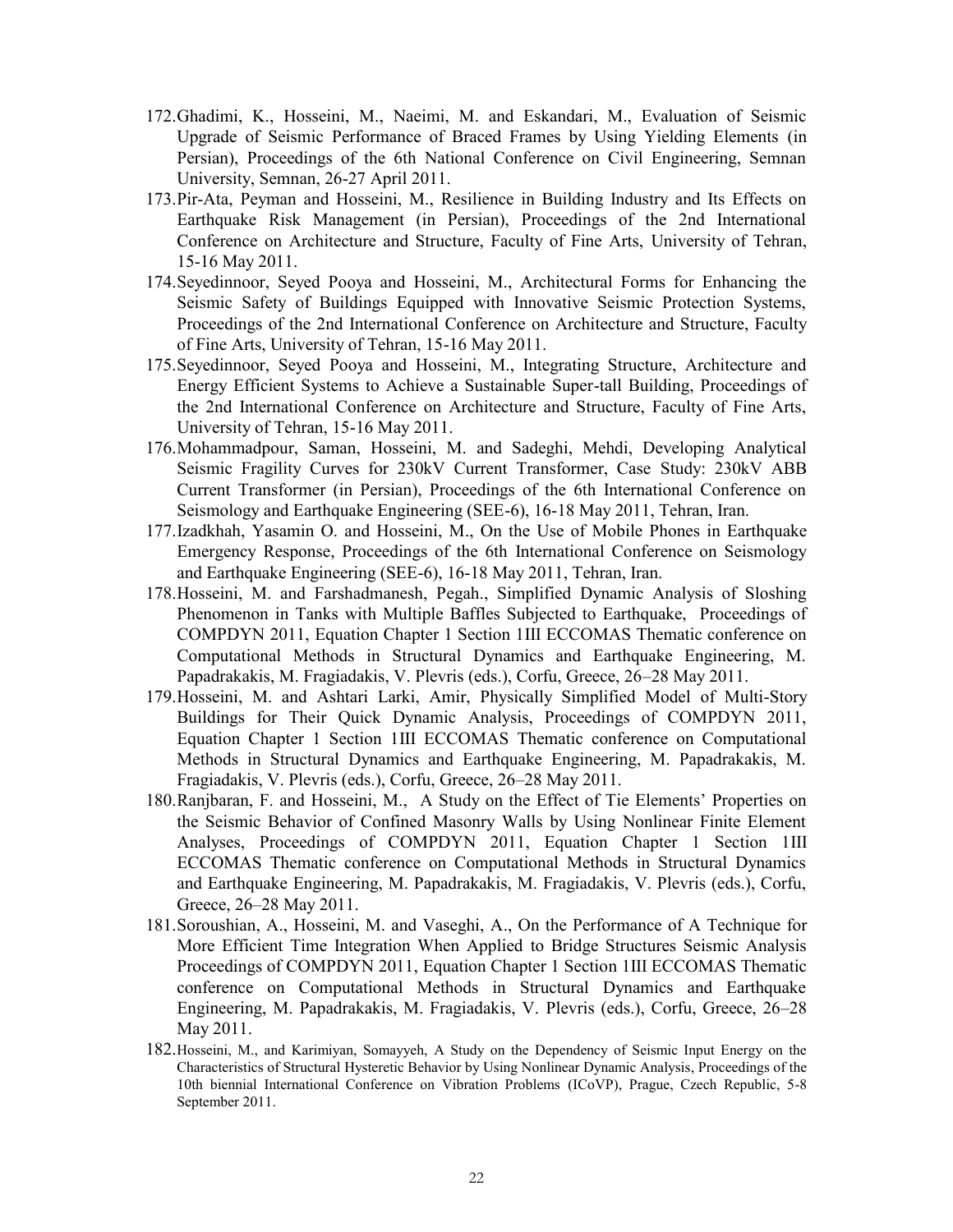- 183.Hosseini, M. and Farshadmanesh, Pegah., The Effects of Multiple Vertical Baffles on Sloshing Phenomenon in Rectangular Tanks, Proceedings of the 8th Conference on Earthquake Resistant Engineering Structures (ERES 2011), Chianciano, Italy, 7-9 September 2011.
- 184.Khavari, S. R., Hosseini, M., Taghipour, M., Davoodi, E., Zohrehvandi, M., Esmaeilifar, A. and Tahmasebifard, S., Effect of Soil-Structure-Interaction on the Reliable Seismic Retrofit Design of an Existing Highway Bridge, Proceedings of the 6th International Conference on Bridge Maintenance, Safety and Management (IABMAS 2012), Milan, Italy, 11-13 July 2012.
- 185.Hosseini, M., and Karimiyan, Somayyeh, A Study on the Dependency of Seismic Input Energy on the Characteristics of Structural Hysteretic Behavior by Using Nonlinear Dynamic Analysis, Proceedings of the 10th World Conference on Computational Mechanics (10WCCM), Sao Paulo, Brazil, 8-13 July 2012.
- 186.Hosseini, M., Mirzaaghei, Y. and Ebadi Tabrizi, B., A Two-Ring Energy Dissipating Device with Similar Behaviors in Tension and Compression to Create Buckling Resistant Braces, Proceedings of the 15WCEE, Lisbon, Portugal, 24-28 September 2012.
- 187.Hosseini, M., Karimiyan, M. and Karimiyan, S., An Innovative Idea for Controlling the Seismic Response of Structures Based on the Use of Inertia Forces, Proceedings of the 15WCEE, Lisbon, Portugal, 24-28 September 2012.
- 188.Emamjome, H. and Hosseini, M., Reliability Assessment of Water Distribution Networks Considering Mechanical-Hydraulic Behavior Using Informational Entropy, Proceedings of the 15WCEE, Lisbon, Portugal, 24-28 September 2012.
- 189.Seyedinnoor, S. P. and Hosseini, M., Using Combination of Suspension and Isolation as an Innovative Aseismic Technique to Achieve High Seismic Performance, Proceedings of the 15WCEE, Lisbon, Portugal, 24-28 September 2012.
- 190.Keihani, K. and Hosseini, M., The Performance of High-rise Buildings with Specific Energy Absorbing Stories, Proceedings of the 15WCEE, Lisbon, Portugal, 24-28 September 2012.
- 191.Hosseini, M. and Seyedinnoor, S. P., Architectural and Structural Design of Earthquake Disaster Management Multi-Purpose Complex (EDMMC) Based on Suspension and Isolation, Proceedings of the 15WCEE, Lisbon, Portugal, 24-28 September 2012.
- 192.Faroughi, A. and Hosseini, M., Quick Time History Analyses of MDOF Systems by Using Simplified Earthquake Accelerograms Based on Modified Inverse Fourier Transform, Proceedings of the 15WCEE, Lisbon, Portugal, 24-28 September 2012.
- 193.Hosseini, M. and Abbasian, V., Studying the Seismic Behavior of a Kind of Floating Bridges by Using Finite Element Analysis, Proceedings of the 15WCEE, Lisbon, Portugal, 24-28 September 2012.
- 194.Motamedi, M., Unesi, A., Khajavi, M. and Hosseini, M., Seismic Evaluation of Out-ofplane Performance of Masonry Walls Using Floor Response Spectrum, Proceedings of the 15WCEE, Lisbon, Portugal, 24-28 September 2012.
- 195.Hosseini, M., Hajnasrollah, S. and Herischian, M., A Comparative Study on the Seismic Behavior of Ribbed, Schwedler, and Diamatic Space Domes by Using Dynamic Analyses, Proceedings of the 15WCEE, Lisbon, Portugal, 24-28 September 2012.
- 196.Hosseini, M., Izadi, S. and Herischian M., A Study on Effect of Using Reinforcing Lateral Arch-Trusses on the Seismic Behavior of Barrel Vault Structures, Proceedings of the 15WCEE, Lisbon, Portugal, 24-28 September 2012.
- 197.Ardekani, A. and Hosseini, M., Urban and Architectural Approaches to Design against Tsunami, Proceedings of the 15WCEE, Lisbon, Portugal, 24-28 September 2012.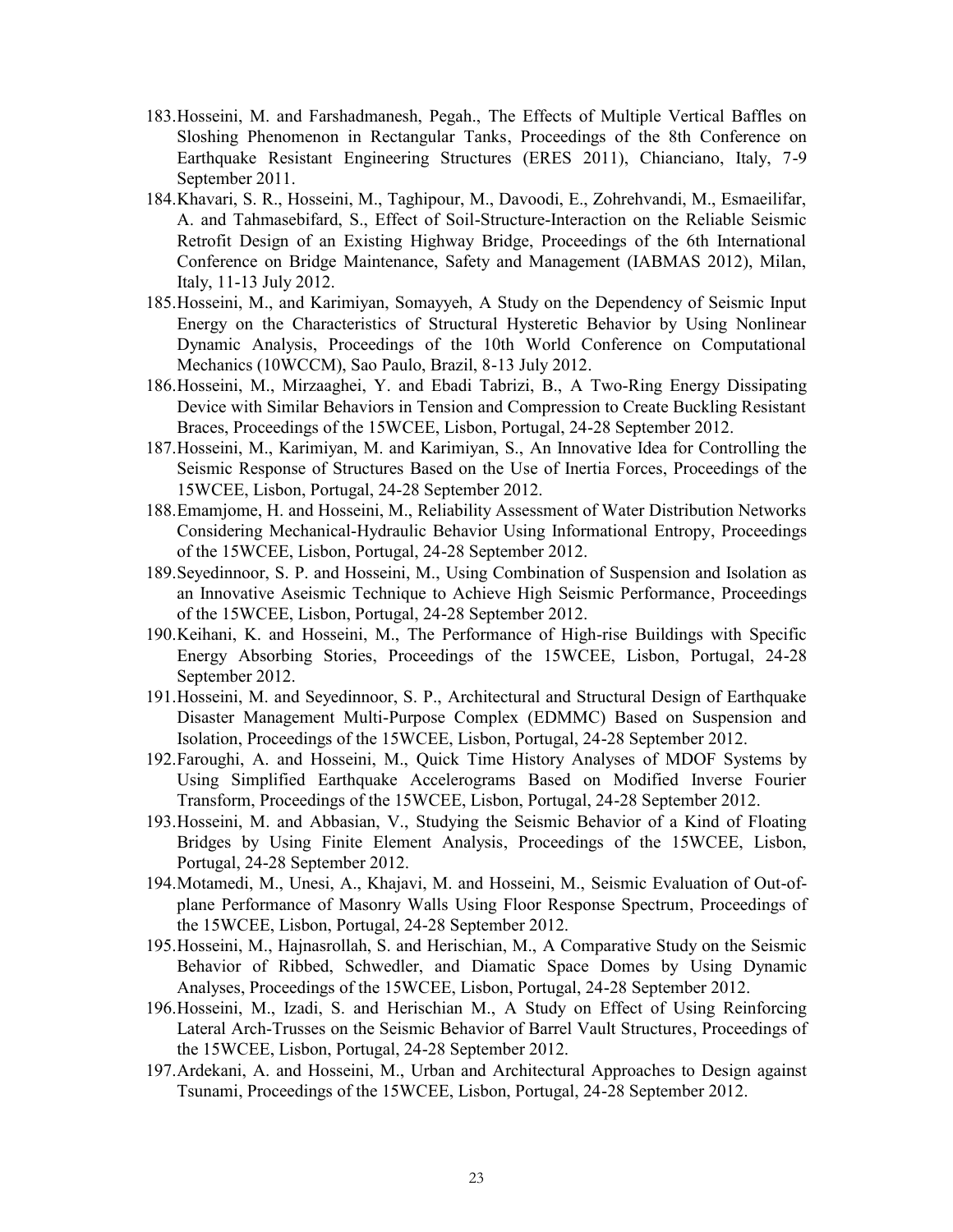- 198.Hosseini, M. and Sadeghi, H., Evaluating the Seismic Performance of Multi-Story Buildings with Steel CBFs of Various Placements by Using Nonlinear Time History Analyses, Proceedings of the 15WCEE, Lisbon, Portugal, 24-28 September 2012.
- 199.Majd, M., Hosseini, M. and Moein Amini, A., Developing Fragility Curves for Steel Building with X-Bracing by Nonlinear Time History Analyses, Proceedings of the 15WCEE, Lisbon, Portugal, 24-28 September 2012.
- 200.Moein Amini, A., Majd, M. and Hosseini, M.,A Study on the Effect of Bracing Arrangement in the Seismic Behavior Buildings with Various Concentric Bracings by Nonlinear Static and Dynamic Analyses, Proceedings of the 15WCEE, Lisbon, Portugal, 24-28 September 2012.
- 201.Dindar, P., Hosseini, M. and Mohammadirad, H., Introducing Building Casketing as a new Technique for Seismic Retrofit of Existing Buildings, Proceedings of the 15WCEE, Lisbon, Portugal, 24-28 September 2012.
- 202.Izadkhah, Y.O., Hosseini, M. and Heshmati, V., Training Teachers on Disaster Risk Reduction in Developing Countries: Challenges and Opportunities, Proceedings of the 15WCEE, Lisbon, Portugal, 24-28 September 2012.
- 203.Sadeghi, M., Hosseini, M. and Pakdel Lahiji, N., Developing Fragility Curves for Seismic Vulnerability Assessment of Tubular Steel Power Transmission Tower Based on Incremental Dynamic Analysis, Proceedings of the 15WCEE, Lisbon, Portugal, 24-28 September 2012.
- 204.Khalvati, A.H. and Hosseini, M., Experimental study of Dynamic Characteristics of 63kV & 132 kV Post Insulators with Flexible Conductors, Proceedings of the 15WCEE, Lisbon, Portugal, 24-28 September 2012.
- 205.Ranjbaran, F. and Hosseini, M., Analytical Fragility Curves of Confined Masonry Buildings, Proceedings of the 15WCEE, Lisbon, Portugal, 24-28 September 2012.
- 206.Bastami, M., Hajhasani, M. and Hosseini, M., Proposed Input Waves for Seismic Design of Power Substation Equipments, Proceedings of the 15WCEE, Lisbon, Portugal, 24-28 September 2012.
- 207.Haddad Shargh, F. and Hosseini, M., An Optimal Distribution of Stiffness over the Height of Buildings and its Influence on the Degree and Distribution of Earthquake induced Damages, Proceedings of the 15WCEE, Lisbon, Portugal, 24-28 September 2012.
- 208.Hosseini, M., Foulad L. and Foulad R., Seismic Evaluation of Narmashir, Iran, Concrete-Face Rockfill Dam by Using Dynamic Finite Element Analysis, Proceedings of the 15WCEE, Lisbon, Portugal, 24-28 September 2012.
- 209.Hosseini, M. and Abizadeh, Sh., Behavior of Reinforced Concrete Rectangular Aboveground Tanks Subjected to Near-Source Seismic Excitations, Proceedings of the 22nd Australasian Conference on the Mechanics of Structures and Materials, Sydney, Australia, 11-14 December 2012.
- 210.Hosseini, M. and Sheikhlou, F., A Comparative Study on the Seismic Performance of Moment Frames Steel Buildings, Designed by IBC and Eurocode, Based on Nonlinear Time History Analyses, Proceedings of the 22nd Australasian Conference on the Mechanics of Structures and Materials, Sydney, Australia, 11-14 December 2012.
- 211.Kashani Madani, B. and Hosseini, M., Optimal story-wise distribution of viscous dampers in a five-story building, Proceedings of the 22nd Australasian Conference on the Mechanics of Structures and Materials, Sydney, Australia, 11-14 December 2012.
- 212. Hosseini, M. and Bozorgzadeh, Saeedeh, Investigating Double-ADAS Device Behavior and Comparison with ADAS Device, Proceedings of SE-50EEE conference, Skopje, Macedonia, 29-31 May 2013.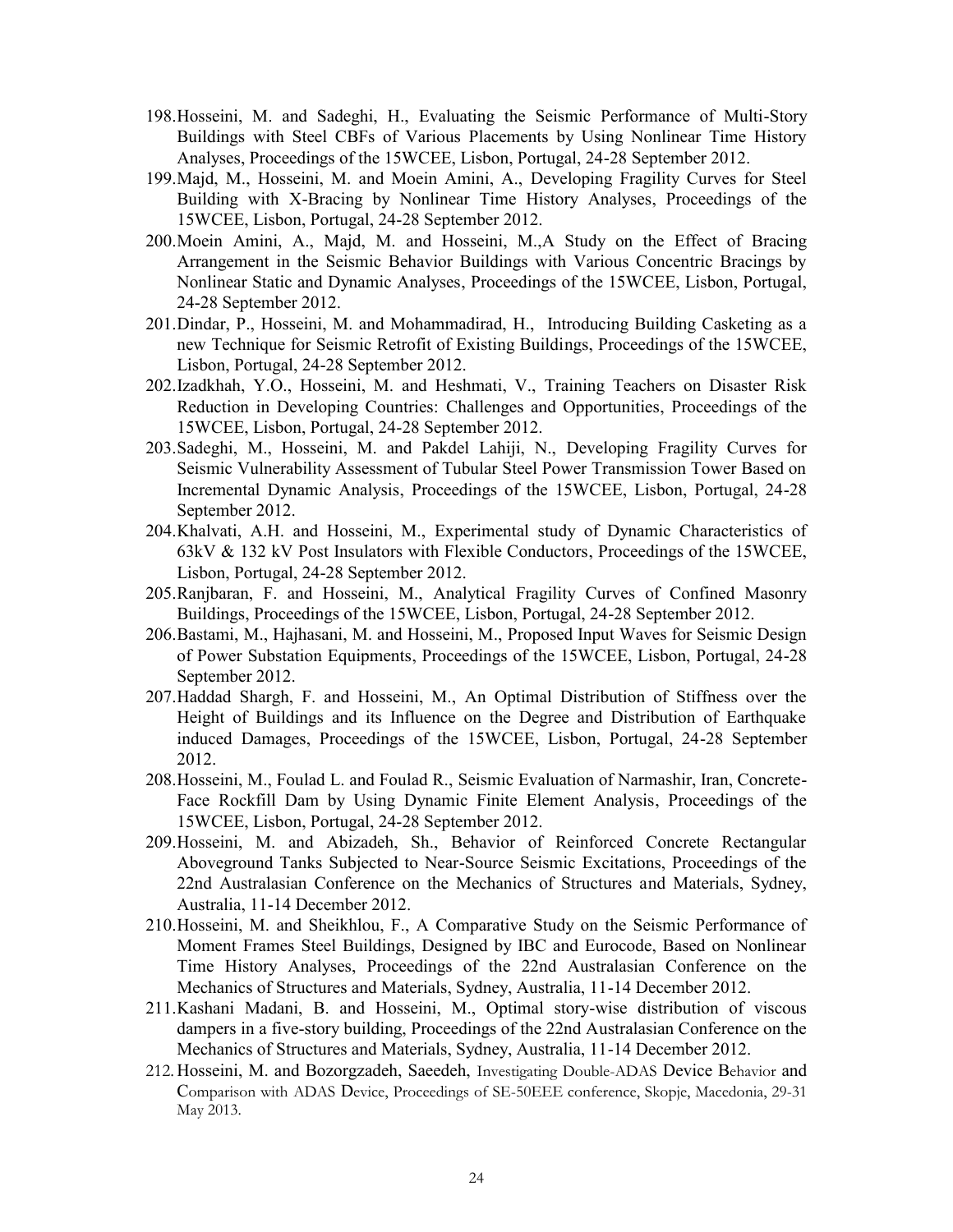- 213. Hosseini, M., Shadravan, Shideh and Farshadmanesh, Pegah, A Simple Procedure for Evaluation of Baffles Arrangement Effects on Sloshing Phenomenon in Rectangular Tanks Subjected to 3-Dimensional Earthquake Excitations Using FVM-ANN Technique, Proceedings of SE-50EEE conference, Skopje, Macedonia, 29-31 May 2013.
- 214.Hosseini, M. and Izadkhah, Y. O., Strengthening Women's Participation in Development Planning and Post–Earthquake Reconstruction, Proceedings of SE-50EEE conference, Skopje, Macedonia, 29-31 May 2013.
- 215.Hosseini, M. and Mirzaei, Iman, Simplification of Earthquake Accelerograms for Rapid Time History Analysis Based on the Impulsive Load Concept, Proceedings of COMPDYN 2013, Kos Island, Greece, June 2013.
- 216.Remezani, S., Hosseini, M., A Study on the Near-Resonance Response of Machinery Structural Systems to Frequency-Sweep Input, Proceedings of the 11th International Conference on Vibration Problems (ICoVP), Z. Dimitrovová et al. (eds.), Lisbon, Portugal, 9-12 September 2013.
- 217.Hosseini, M., Arian Moghaddam, S. and Motevalli Emami, S. M., A Method for Simplification of Earthquake Accelerograms for Rapid Time History Analysis Based on Time-Frequency Representations, Proceedings of the 11th International Conference on Vibration Problems (ICoVP), Z. Dimitrovová et al. (eds.), Lisbon, Portugal, 9-12 September 2013.
- 218.Hashemnejad Abrasi, M., Hosseini, M. and Tavousi Tafreshi, Sh., Seismic Evaluation of an Existing Overpass Steel Bridge by Time History Analysis for Its Retrofit Design, Proceedings of Thirteenth East Asia-Pacific Conference on Structural Engineering and Construction (EASEC-13), Sapporo University, Japan, September 2013.
- 219.Hosseini, M. And Bozorgzadeh, Saeedeh, An Innovative Design for Repairable Regular Steel Buildings by Using a 4-Cell Configuration Structure with Some Inclined Columns at Base Level, Equipped with Double-ADAS Devices, and Security Cables at Corners, Proceedings of Thirteenth East Asia-Pacific Conference on Structural Engineering and Construction (EASEC-13), Sapporo University, Japan, September 2013.
- 220.Hosseini, M. and Farshadmanesh, Pegah, Evaluating the Effect of Multiple Vertical Orthogonal Baffles on Sloshing Phenomenon in Rectangular Tanks Subjected to 3- Dimensional Earthquake Excitations, Proceedings of Thirteenth East Asia-Pacific Conference on Structural Engineering and Construction (EASEC-13), Sapporo University, Japan, September 2013.
- 221.Hosseini, M., Mousavi Tirabadi, Younes and Hosseinzadeh, Naghd Ali, An Innovative Seismic Design for Repairable Regular Steel Buildings by Using Rocking Motion and Circumferential Energy Dissipating Columns at Base Level, Proceedings of Thirteenth East Asia-Pacific Conference on Structural Engineering and Construction (EASEC-13), Sapporo University, Japan, September 2013.
- 222.Soleymani, Kaveh, Hosseini, M., Effects of Near-Field Earthquakes on Elevated Cylindrical Water Tanks, Proceedings of Thirteenth East Asia-Pacific Conference on Structural Engineering and Construction (EASEC-13), Sapporo University, Japan, September 2013.
- 223.Hosseini, M. and Kherad, Soroush, A Multi-Stud Energy Dissipating Device as the Central Fuse to Be Used in Short- to Mid-Rise Regular Steel Buildings with Rocking Motion, International Van Earthquake Symposium, Van, Turkey, October 2013.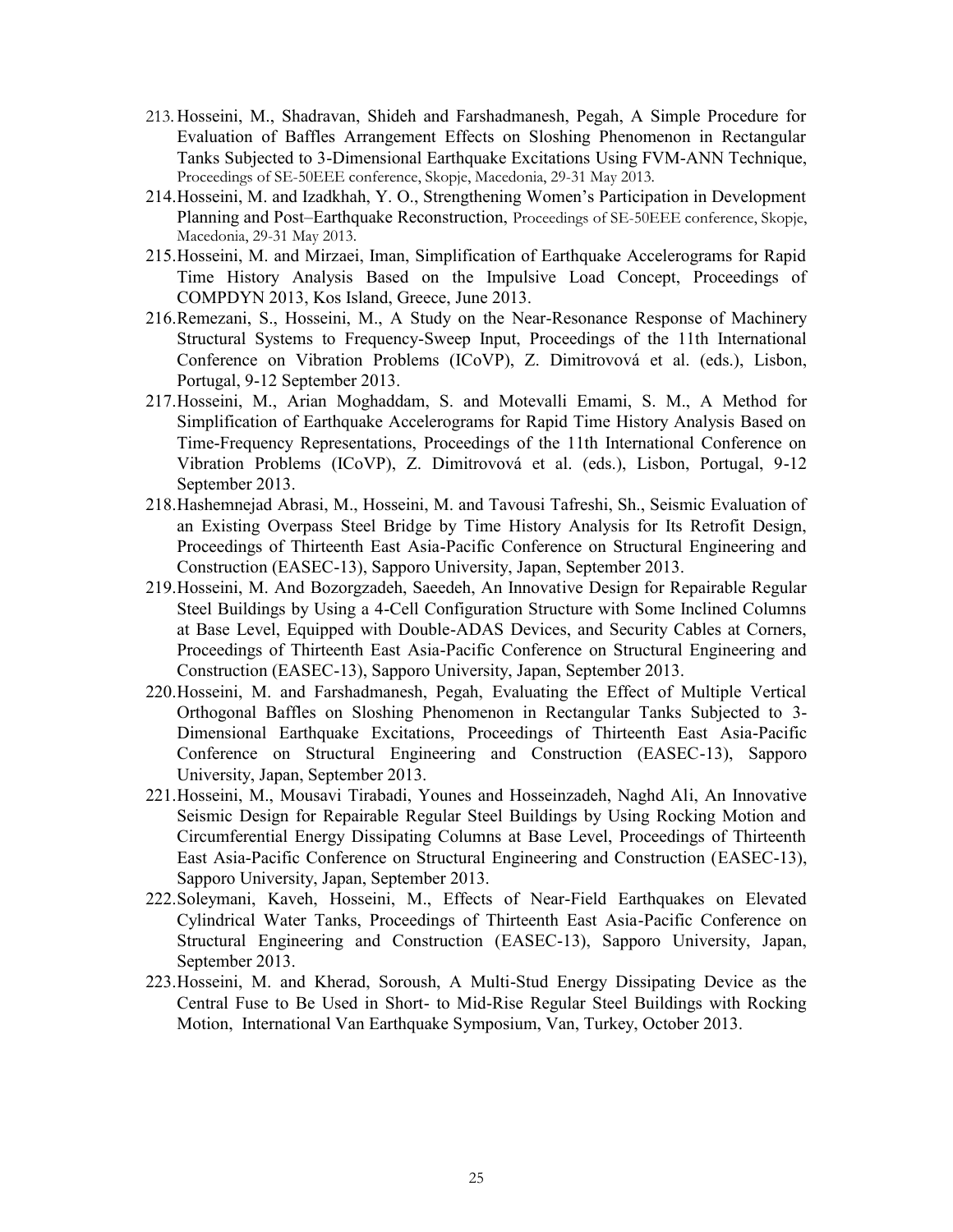## **PRESENTATIONS AT SHORT COURSES, SEMINARS AND WORKSHOPS (most recent first):**

- Seismic Vulnerability of Lifelines and Industrial Facilities (in Persian), Presented in a Short Course, Entitled "Principles of Disaster Risk Management", held by IIEES in 1-5 December 2007.
- Upgrading Preparedness against Earthquake Crisis, (in Persian), Presented in a Short Course, Entitled "Principles of Disaster Risk Management", held by IIEES in 1-5 December 2007.
- Hosseini, M., Health Care Centers and Disaster Mitigation: Architectural, Structural, and Emergency Management Issues, International Conference on Earthquake Engineering: Earthquake Engineering in 21st Century to Mark 40 Years of IZISS – Skopje, Macedonia, 27 August-1 September 2005.
- Seismic Risk and the Role of Health Sector in Its Reduction, Presented in the  $9<sup>th</sup>$  Monthly Seminar of "Professional Group for Health in Disasters, Tehran University, April 2006.
- Disaster Risk Management in Megacities with Special Attention to Developing Countries, 1 st Conference in Crisis Management, Bahrain, June 2005.
	- \*\*\*\*\*\*\*\*\*\*\*\*\*\*\*\*\*\*\*\*\*\*\*\*\*\*\*\*\*
- Seismic Evaluation of Nonstructural Elements of Buildings, Short Courses held by the Management and Planning Organization of Iran and Iranian Earthquake Engineering Association, 2003-. (several times a year)
- The Role of Urban Planning and Design in Seismic Risk Mitigation, Seminar presented at Department of Architecture, School of Architecture and Applied Arts, Cornell University, USA, April 2002.
- Earthquake Considerations in Architectural and Urban Design, Presented in School of Architecture, University of Illinois at Urbana-Champaign, USA, March 2002.
- Seismology and Earthquake Engineering Research in Iran, Seminar presented at School of Civil and Environmental Engineering, Cornell University, USA, September 2001.
- Seismic Behavior of Structures and Principals of Dynamic Analysis of Structures, Short Course held by IIEES for consulting engineers, 2000.

# **PROFESSIONAL EXPERIENCE:**

### **Research** (most recent first)**:**

- Seismic Risk Mitigation and Earthquake Disaster Management Studies for Developing Countries, IIEES, 1999-.
- Seismic Vulnerability Analysis of Oil and gas Pipeline Systems of Iran, IIEES, 1998-.
- Seismic Vulnerability Analysis of Water Supply and Waste Water Systems of Iran, IIEES, 1998-.
- Seismic Vulnerability Assessment of Tehran Highway Bridges, National Research Project, 1997-2001.
- Seismic Risk Analysis of Electric Power Generation and Transmission Systems in Tehran, IIEES, 1997-.
- Seismic Vulnerability Assessment of Highway Bridges by Three-dimensional Nonlinear Dynamic Analyses and Considering the Multi-component Earthquake Excitations, 1997-.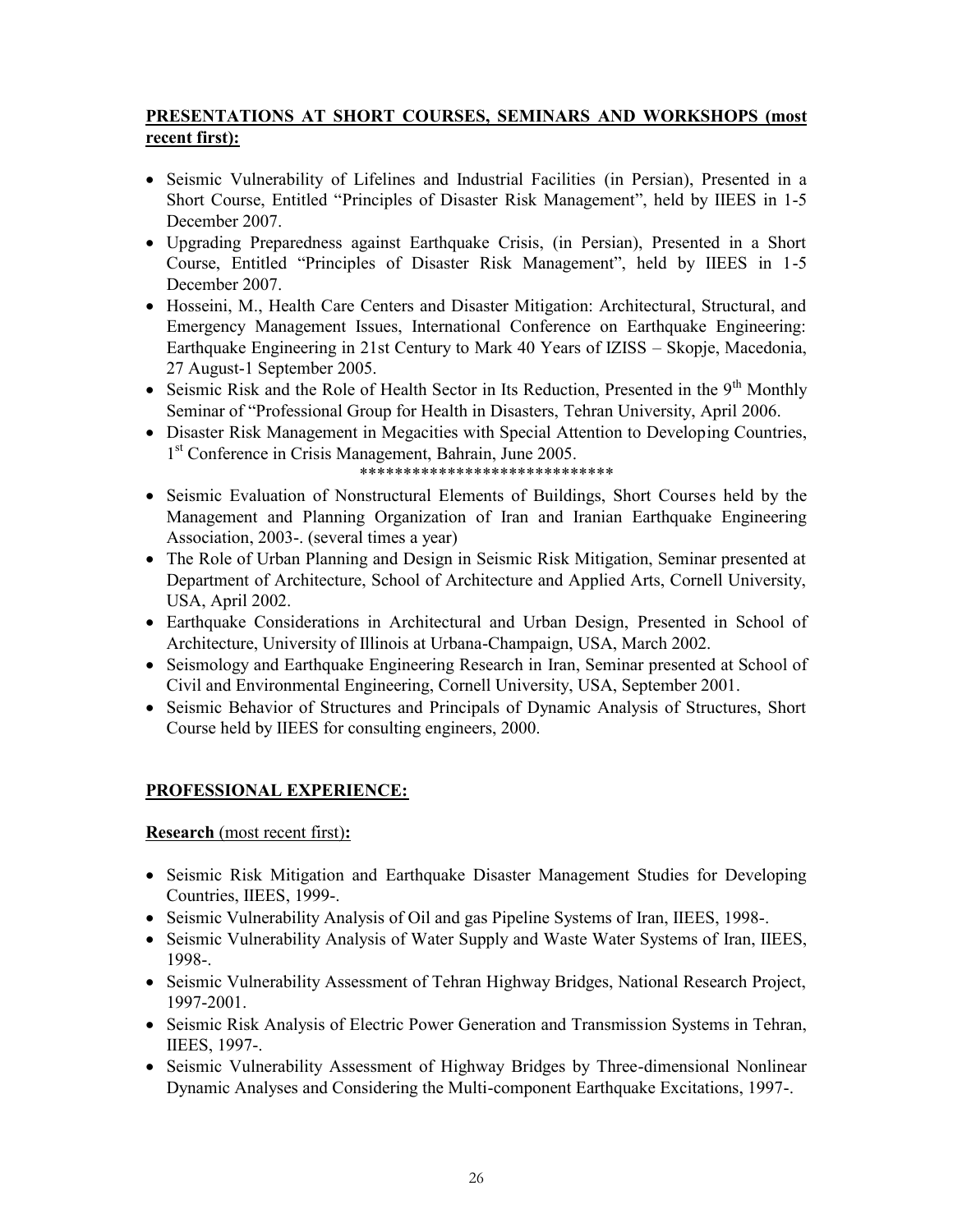- Design Code for Bridges, IIEES and Bureau of Study and Research, Ministry of Roads and Transportation, 1996-.
- Seismic Analysis and Design of Oil and Gas Pipelines, IIEES, 1994-.
- Aseismic Analysis and Design of Building Systems and Special Structures, IAU and IIEES, 1992-.
- Tehran Seismic Vulnerability Analysis, Structural and Lifeline Systems (preliminary studies), IIEES, 1991-1993.

### **Teaching** (most recent first)**:**

- 1. Theory of Elasticity and Plasticity, M.Sc. Program in Structural Engineering, Dubai Branch of the **IAU**, September 2014-.
- 2. Finite Element Method, M.Sc. Program in Structural Engineering, Dubai Branch of the **IAU**, September 2014-.
- 3. Modern Structures, Ph.D. Program in Architecture, Dubai Branch of the **IAU**, February 2014-.
- 4. Advanced Design of Concrete Structures, M.Sc. Program in Structural Engineering, Dubai Branch of the **IAU**, February 2014-.
- 5. Advanced Design of Steel Structures, M.Sc. Program in Structural Engineering, Dubai Branch of the **IAU**, February 2014-.
- 6. Construction Techniques, Graduate Program in Architecture, North Tehran Branch of the Islamic Azad University **(IAU)**, February 2013-February 2014.
- 7. Modern Structures, Graduate Program in Architecture, North Tehran Branch of the **IAU**, February 2012-February 2013.
- 8. Fundamentals of Earthquake Engineering in Architecture, Graduate Program in Architecture Technology, School of Architecture, **University of Tehran**, 2006-. (every other semester)
- 9. Lifeline Earthquake Engineering, Graduate Program in Earthquake Engineering, Civil Engineering Department, School of Engineering, **University of Tehran**, 2005.
- 10. Seismic Vulnerability Analysis, Graduate Program in Engineering Management of Disasters, School of Environmental Engineering, **University of Tehran**, 2005.
- 11. Urban Facilities in Disasters, Graduate Program in Engineering Management of Disasters, School of Environmental Engineering, **University of Tehran**, 2004-2005.
- 12. Modern Structures, Doctorate Program in Architecture, Science and Research Branch of the **IAU**, 2003-2007. (every other semester)
- 13. Structural Concepts, School of Architecture, College of Architecture and Urban Design, **Cornell University**, USA, 2002.
- 14. Earthquake Considerations in Architectural and Urban Design, Graduate Program, College of Architecture and Urban Design, **Cornell University**, USA, 2002.
- 15. Finite Element Method, Graduate Program in Structural Engineering, South Tehran Branch of the **IAU**, 1999-.
- 16. Matrix Structural Analysis, Graduate Program in Structural Engineering, **Shahid Rajaii University**, 1998.
- 17. Advanced Structural Dynamics, Graduate, **IIEES** and Science and Research Branch of the **IAU**, 1997-.
- 18. Advanced Engineering Mathematics, Graduate Program in Structural Engineering, South Tehran Branch of the **IAU**, 1992-1993.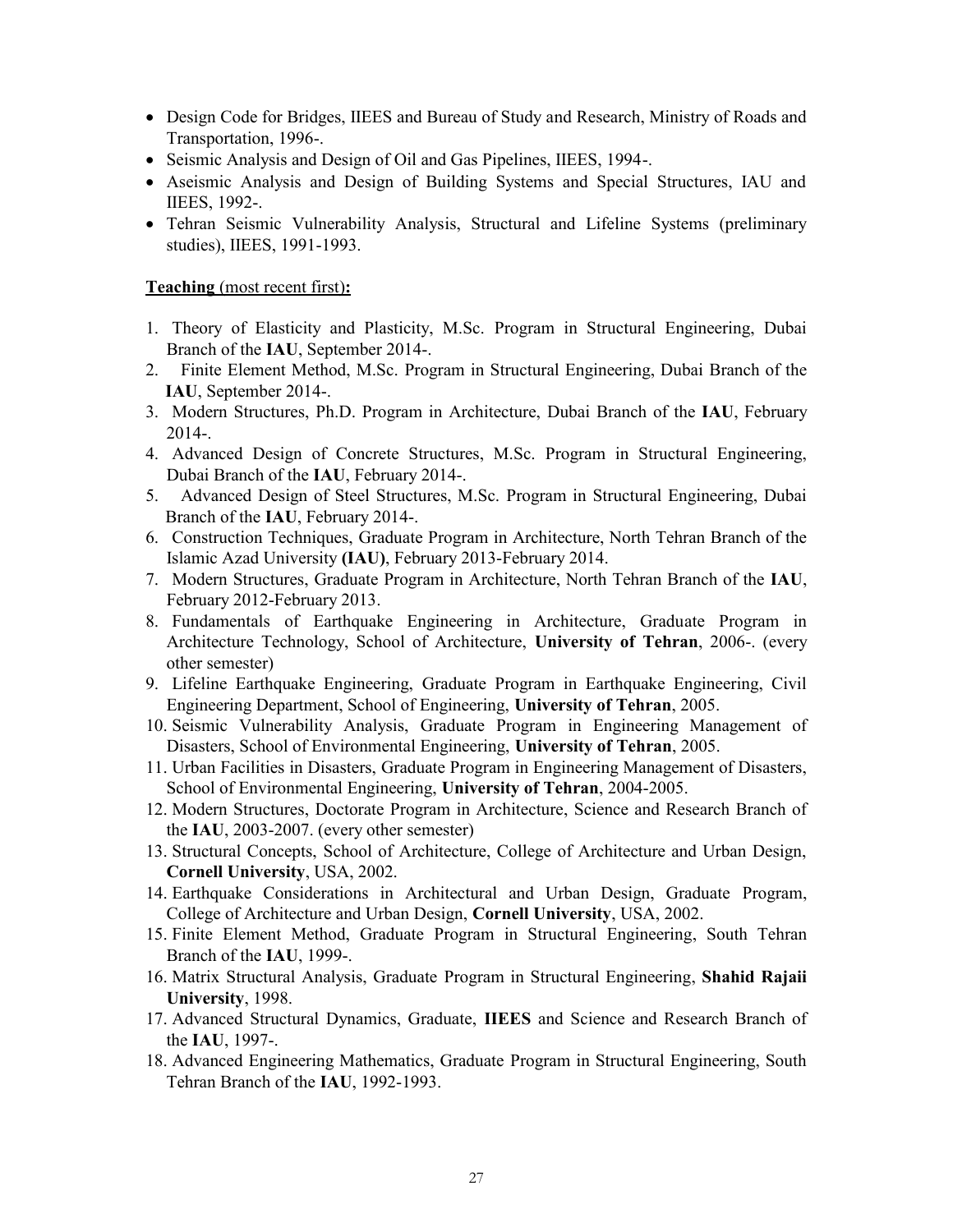- 19. Earthquake Engineering, Graduate, Program in Structural Engineering, South Tehran Branch of the **IAU**, 1992-.
- 20. Dynamics of Structures, Graduate Program in Structural Engineering, South Tehran Branch of the **IAU (**1992-), **IIEES (**1996-), and **Shahid Rajaii University** (1998).
- 21. Statics, Undergraduate, **IAU**, 1994-1996.
- 22. Earthquake Engineering, Undergraduate, Central Tehran Branch of the **IAU**, 1991-1996.
- 23. Dynamics of Structures, Undergraduate, Central Tehran Branch of the **IAU**, 1991-1994.
- 24. Structural Analysis II, Undergraduate, Central Tehran Branch of the **IAU**, 1991-1996.
- 25. Structural Analysis I, Undergraduate, Central Tehran Branch of the **IAU**, 1991-1996.

### **Professional Engineering Works** (oldest first)**:**

- Civil and Structural Design, Andiss Consulting Engineers, 1985-88:
	- Design of Borujen fish farm, including water supply facilities, r/c canals and pools, warehouses, residential building, access road, and other related structures.
	- Design of Shahid Beheshti Education Center Building, with r/c space frames and having a total area of 1000  $m^2$  approximately.
	- Design of Kalardasht fish farm, including intake, r/c canals and pools, warehouses, laboratory building, residential building, access road, and other related structures.
	- Design of several multi-story residential buildings, with steel or r/c structures.
- Structural Drawings Inspection and Design Review and Modification, Engineering Office of Iranian Fisheries Corporation, 1988-1991:
	- Marvdasht fish farm,
	- Bandar Abbas quay,
	- Yasooj fish farm,
	- Shahid Rajaii Port breakwater,
	- Agh-Ghala fish farm,
- Consultancy on various 'Seismic Retrofit Projects' in Tehran Shaloodeh Consulting Engineers with regard to:
	- Shahid Chamran Hospital
	- College of Literature, University of Tehran
	- Faculty of Electrical Eng., Sharif University of Tehnology
	- Third Tower of Esteghlal Hotel
	- Design check of the East Trans-country Gas Line (of Iran) crossing the Miamey seismic fault in Pars Consulting Engineers
- Supervision of various 'Seismic Retrofit Projects' in Behsazeh Andishan Arya Consulting Firm, and also IIEES with regard to:
	- Shiraz, Bojnoord, and Tabriz Petrochemical Plants
	- Ministry of Agriculture
	- Organization of Development and Renovation of Schools (of Iran), in various provinces, including Khorasan Razavi and Northern Khorasan, Golestan, Mazandaran, Gilan, West Azerbaijan, Kohgilooyeh and Boirahmad, Tehran and Semnan
	- Ministry of Science, Research and Technology (various university buildings)

### **Administration** (oldest first)**:**

 Head of the Lifeline Earthquake Engineering Department, International Institute of Earthquake Engineering and Seismology (IIEES), December 1991 -.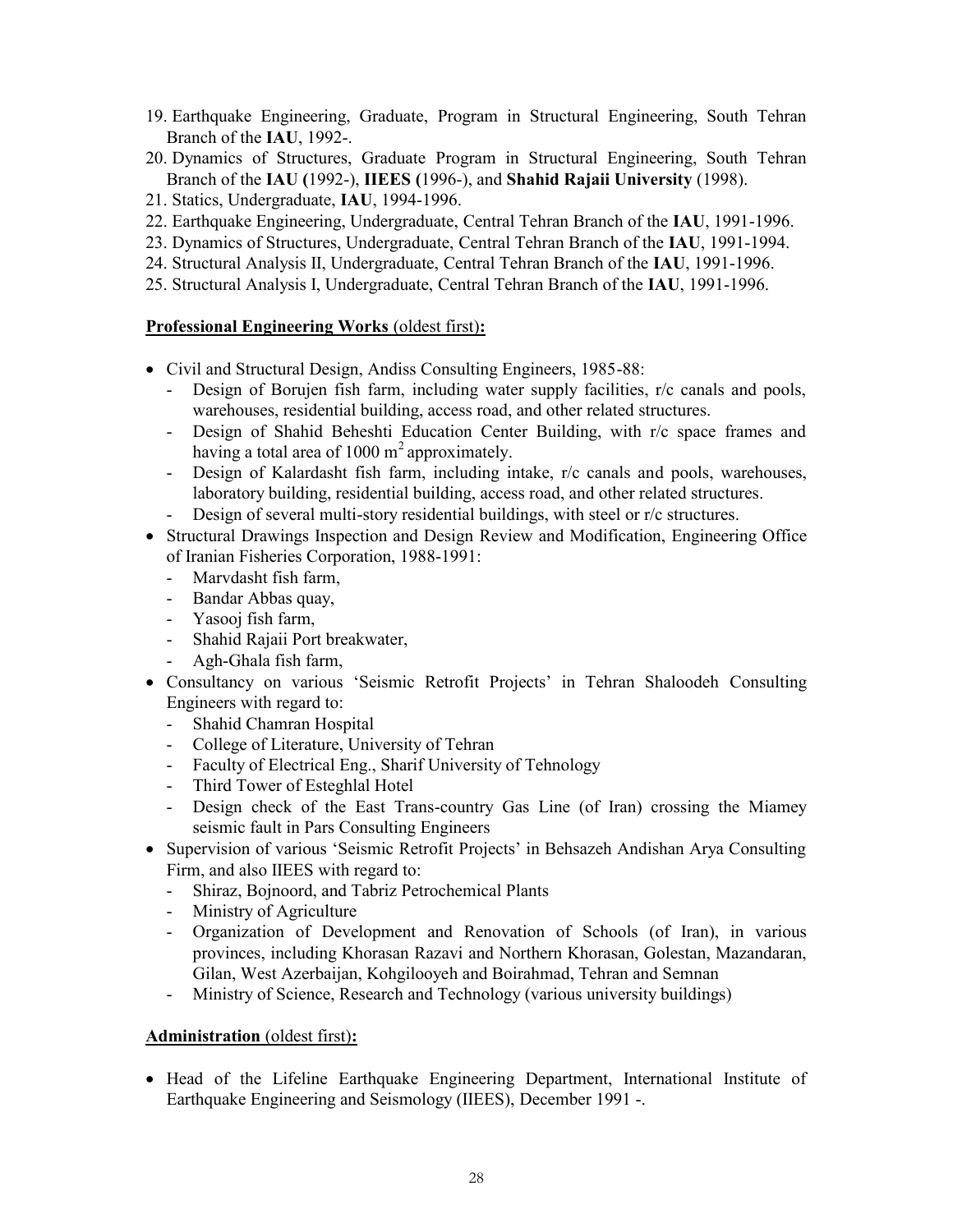- Head of the Hydraulic Structures Group, Civil Engineering Dept., Graduate School, Tehran South Branch of the Islamic Azad University (IAU), December 1996 - June 2001.
- Director of Graduate Program, IIEES, July 1996 October 1998.
- Director of Structural Engineering Research Center, International Institute of Earthquake Engineering and Seismology (IIEES), September 2002 - July 2004.
- Project Manager, Sub-regional Initiative for Disaster Risk Management in Southwest and Central Asia, A Regional Program at UNDP (Iran Office), July 2004 - February 2005.
- Vice-President of Planning and Development, International Institute of Earthquake Engineering and Seismology (IIEES), February 2005 – March 2007.
- Vice-President of Research, International Institute of Earthquake Engineering and Seismology (IIEES), March 2007 – September 2007.

## **PAST ACADEMIC OCCUPATIONS (oldest first):**

- Assistant Professor in Civil Engineering Department, School of Engineering, Central Tehran Branch of the Islamic Azad University (IAU), December 1991 – March 1996.
- Part-time Faculty Member at Structural Engineering Research Center, International Institute of Earthquake Engineering and Seismology (IIEES), December 1991 – March 1996.
- Assistant Professor at Structural Engineering Research Center, International Institute of Earthquake Engineering and Seismology (IIEES), March 1996 – December 2004.

# **RESEARCH INTERESTS:**

- Repairable structures, including buildings which can be usable again, even after major earthquakes and other extreme events
- Structural dynamics, especially seismic response analysis of nonlinear systems by both deterministic and stochastic approaches.
- Aseismic analysis and design of building systems, including steel, r/c and masonry
- Lifeline earthquake engineering, including the seismic design as well as seismic evaluation and retrofit of various lifeline systems subjected to different earthquake hazards like ground shaking, landslide, fault displacement, liquefaction, and tsunamis.
- Aseismic analysis and design of special structures such as bridges, towers, dams, tanks and reservoirs, waterfront structures and also industrial facilities.
- Urban planning and architectural and urban design in earthquake prone areas
- Risk mitigation and disaster management
- Vibration isolation and absorption

# **TEACHING INTERESTS:**

- Dynamics of Structures (Basic and Advanced), with emphasis on problems in simplified models and quick dynamic analysis
- Structural Mechanics and Analysis (including Basic, Matrix and Finite Element Analyses), with emphasis on the basic concepts of structural behavior